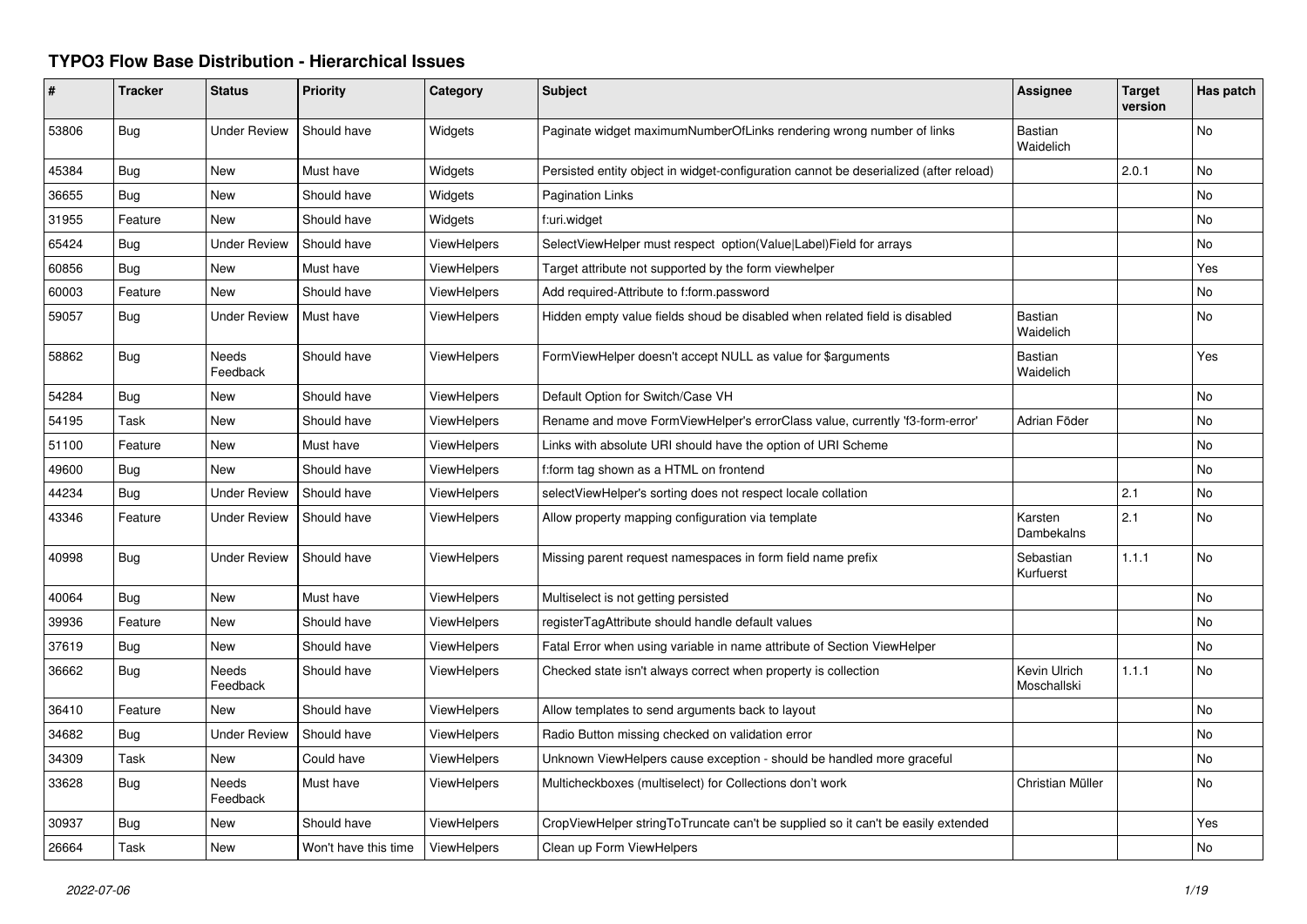| ∦     | <b>Tracker</b> | <b>Status</b>            | <b>Priority</b>      | Category           | <b>Subject</b>                                                                                         | <b>Assignee</b>              | <b>Target</b><br>version | Has patch      |
|-------|----------------|--------------------------|----------------------|--------------------|--------------------------------------------------------------------------------------------------------|------------------------------|--------------------------|----------------|
| 26658 | Task           | <b>New</b>               | Won't have this time | ViewHelpers        | Make Form ViewHelpers consistent                                                                       |                              |                          | N <sub>o</sub> |
| 10911 | Task           | New                      | Should have          | ViewHelpers        | Tx_Fluid_ViewHelpers_Form_AbstractFormViewHelper->renderHiddenIdentityField<br>should be more reliable |                              |                          | No             |
| 9950  | Task           | New                      | Should have          | <b>ViewHelpers</b> | Binding to nested arrays impossible for form-elements                                                  |                              |                          |                |
| 8648  | Bug            | New                      | Should have          | ViewHelpers        | format.crop ViewHelper should support all features of the crop stdWrap function                        |                              |                          | No             |
| 8491  | Task           | Needs<br>Feedback        | Should have          | ViewHelpers        | link.action and uri.action differ in absolute argument                                                 | Karsten<br><b>Dambekalns</b> |                          | No             |
| 5933  | Feature        | Accepted                 | Should have          | ViewHelpers        | Optional section rendering                                                                             | Sebastian<br>Kurfuerst       |                          | No             |
| 3725  | Feature        | New                      | Could have           | ViewHelpers        | <b>CSS Engine</b>                                                                                      | Christian Müller             |                          | No             |
| 60181 | Feature        | New                      | Could have           | View               | Caching mechanism for Fluid Views/Templates                                                            |                              |                          | No             |
| 46289 | <b>Bug</b>     | <b>Needs</b><br>Feedback | Should have          | View               | Enable Escaping Interceptor in XML request format                                                      |                              | 2.0.1                    | No             |
| 45394 | Task           | New                      | Should have          | View               | Forwardport Unit test for standalone view                                                              |                              |                          | No             |
| 43072 | Task           | New                      | Should have          | View               | Remove TOKENS for adding templates fallback in Backporter                                              |                              |                          | No             |
| 38369 | Bug            | New                      | Must have            | View               | Resource ViewHelpers should not fall back to request package                                           |                              |                          | No             |
| 8989  | Feature        | Needs<br>Feedback        | Could have           | View               | Search path for fluid template files                                                                   |                              |                          | No             |
| 57450 | <b>Bug</b>     | New                      | Should have          | Validation         | International E-Mail addresses (umlauts, etc.) are not validated correctly                             |                              |                          | No             |
| 50901 | Feature        | New                      | Should have          | Validation         | @IgnoreValidation also for class fields                                                                |                              |                          | No.            |
| 48093 | Bug            | New                      | Must have            | Validation         | AbstractCompositeValidators memory consumption continuously grow                                       |                              | 2.0.1                    | Yes            |
| 47456 | Feature        | New                      | Should have          | Validation         | ManyToOne and OneToOne Relations of Objects passed as Action Argument are<br>loaded automatically      |                              |                          | No             |
| 47191 | Feature        | <b>Under Review</b>      | Should have          | Validation         | Make (property) Validators aware of parent class and the property they belong to                       |                              |                          | No             |
| 46011 | Task           | New                      | Should have          | Validation         | Validate annotation with missing type should throw useful error                                        |                              |                          | No             |
| 45409 | Feature        | New                      | Should have          | Validation         | Support validation of abstract nested properties                                                       |                              |                          | No             |
| 44738 | Feature        | New                      | Must have            | Validation         | Re-Validation of argument's custom validators                                                          |                              |                          | No             |
| 39788 | Feature        | New                      | Could have           | Validation         | RFC: Repository based NotExistsValidator                                                               |                              |                          | No             |
| 38980 | <b>Bug</b>     | New                      | Must have            | Validation         | ActionController: behavior of required arguments is not consistent                                     |                              |                          | No             |
| 37564 | <b>Bug</b>     | New                      | Should have          | Validation         | Validation of Parent Object containing properties of type ManyToOne and<br>ManyToMany to same Target   |                              |                          | No             |
| 37316 | Bug            | New                      | Should have          | Validation         | Use findBestMatchingLocale instead of getDefaultLocale?                                                |                              |                          | No             |
| 37302 | Bug            | Needs<br>Feedback        | Should have          | Validation         | NumberValidator                                                                                        | Carsten Bleicker             |                          | No             |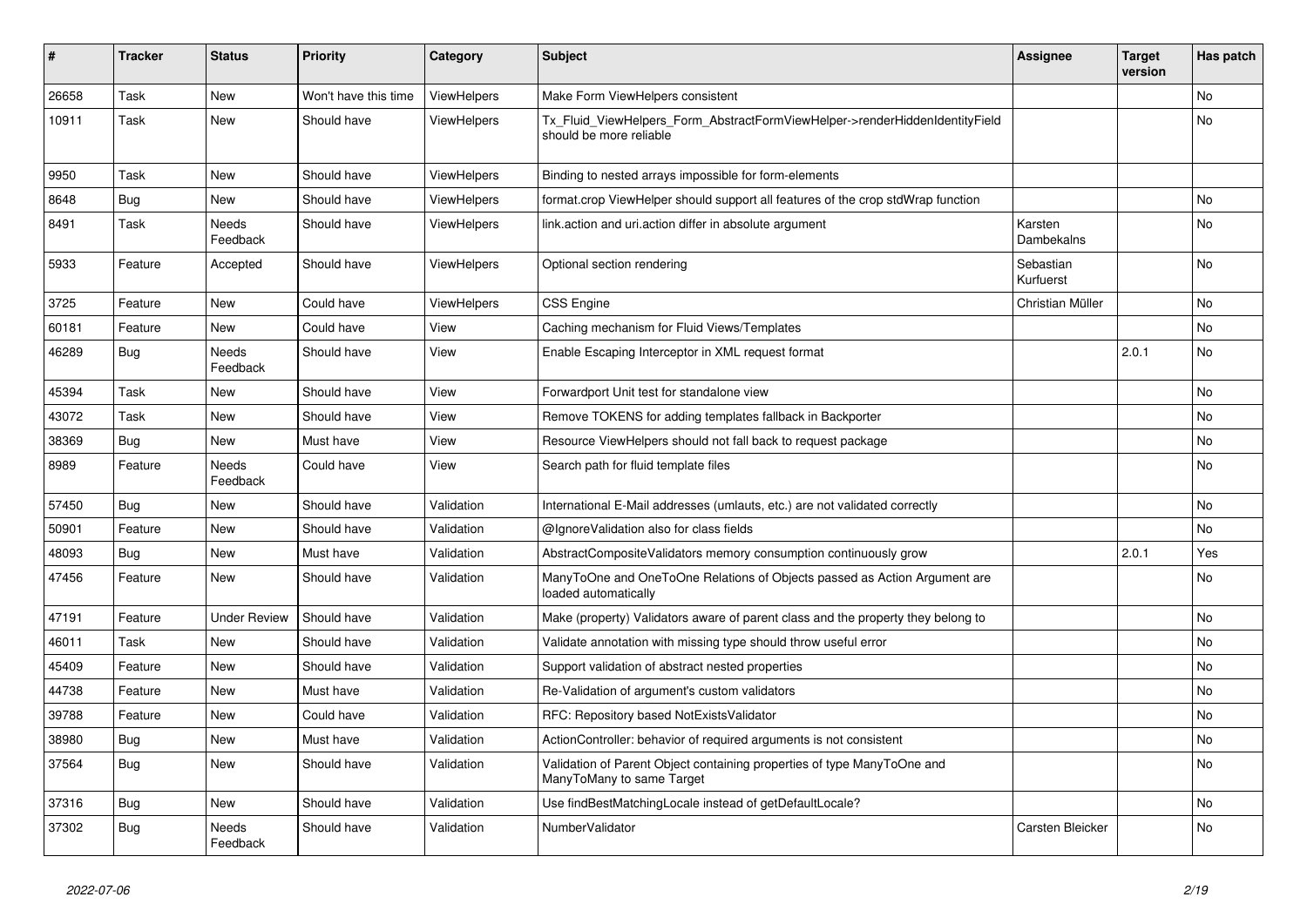| ∦     | <b>Tracker</b> | <b>Status</b>       | <b>Priority</b> | Category   | Subject                                                                                                                      | <b>Assignee</b>              | <b>Target</b><br>version | Has patch      |
|-------|----------------|---------------------|-----------------|------------|------------------------------------------------------------------------------------------------------------------------------|------------------------------|--------------------------|----------------|
| 35781 | Feature        | New                 | Should have     | Validation | Model validation                                                                                                             |                              |                          | N <sub>o</sub> |
| 31500 | <b>Bug</b>     | Under Review        | Must have       | Validation | Argument validation for CLI requests is not done                                                                             | Karsten<br>Dambekalns        |                          | No             |
| 28399 | Feature        | Needs<br>Feedback   | Should have     | Validation | Validation message and code should be configurable for bundled validators                                                    |                              |                          | <b>No</b>      |
| 6178  | Feature        | <b>New</b>          | Should have     | Validation | Implement FileType and FileSize validators                                                                                   |                              |                          |                |
| 4146  | Feature        | Accepted            | Should have     | Validation | Support typed parameters for validation                                                                                      | Karsten<br><b>Dambekalns</b> |                          |                |
| 3587  | Feature        | New                 | Could have      | Validation | Enforce validation rules for value objects already in constructor                                                            |                              |                          |                |
| 62740 | Bug            | New                 | Should have     | Utility    | Add check on literal in TypeHandlingUtility::isCollectionType                                                                |                              |                          | No             |
| 52185 | <b>Bug</b>     | New                 | Could have      | Utility    | PositionalArraySorter should detect recursive dependencies                                                                   |                              |                          | No             |
| 32985 | Feature        | New                 | Should have     | Utility    | Implement Processing Rules when merging numerically-indexed arrays                                                           |                              |                          | <b>No</b>      |
| 48409 | Feature        | New                 | Could have      | SignalSlot | Introduce new Annotation "Slot" for wiring signal and slots                                                                  |                              |                          | No             |
| 57374 | Bug            | New                 | Should have     | Session    | Persisted entities saved in session are not resolved                                                                         |                              | 2.x                      | No             |
| 55937 | <b>Bug</b>     | New                 | Must have       | Session    | FlashMessage queue is lost                                                                                                   |                              |                          | No             |
| 46210 | <b>Bug</b>     | Needs<br>Feedback   | Should have     | Session    | securityContext->getParty() in the initializeObject() method of a session-Scope<br>object throws exception on second request |                              |                          | No             |
| 46097 | Bug            | New                 | Must have       | Session    | Logged in user gets session of an other logged in user                                                                       | Robert Lemke                 |                          | No             |
| 44203 | <b>Bug</b>     | Needs<br>Feedback   | Should have     | Session    | Session implementation is still racy                                                                                         | Robert Lemke                 | 2.0.1                    | No             |
| 40418 | Feature        | Needs<br>Feedback   | Could have      | Session    | Add an option to flow3:cache: flush thats keeps user sessions active                                                         |                              |                          | No             |
| 37227 | Bug            | On Hold             | Must have       | Session    | securityContext->getParty is not available in widget context                                                                 |                              |                          | No             |
| 29405 | <b>Bug</b>     | New                 | Must have       | Session    | When storing a new entity inside the session, it will be fully serialized instead of just<br>the reference being stored      |                              |                          |                |
| 58927 | Bug            | New                 | Should have     | Security   | Overlapping ressouce definitions in Policy yaml resolved incorrectly                                                         |                              | 2.1                      | No             |
| 58852 | <b>Bug</b>     | New                 | Should have     | Security   | TYPO3\Flow\Security\Exception\AccessDeniedException should clarify which action<br>fails to execute                          |                              |                          | No             |
| 57541 | <b>Bug</b>     | <b>Under Review</b> | Must have       | Security   | Content Security: operands work intrinsically differently in Rewrite and Manual check                                        |                              |                          | No.            |
| 54589 | Bug            | New                 | Should have     | Security   | Role parent is not removed from roles MM table                                                                               |                              |                          | No             |
| 54146 | Bug            | New                 | Should have     | Security   | Different sorting of arguments in ACL Patterns doesnt work                                                                   | Christian Müller             |                          | No             |
| 53177 | Feature        | New                 | Should have     | Security   | entity resource policy value support for `this`                                                                              |                              |                          | No             |
| 50115 | Feature        | <b>Under Review</b> | Must have       | Security   | During the policy loading, we need to take care if class exist                                                               | Dominique Feyer              |                          | Yes            |
| 49780 | <b>Bug</b>     | New                 | Should have     | Security   | Roles are not synchronized                                                                                                   |                              |                          | No             |
| 49373 | Bug            | New                 | Must have       | Security   | Methods policy with key "Controllers" is ignored                                                                             |                              |                          | No             |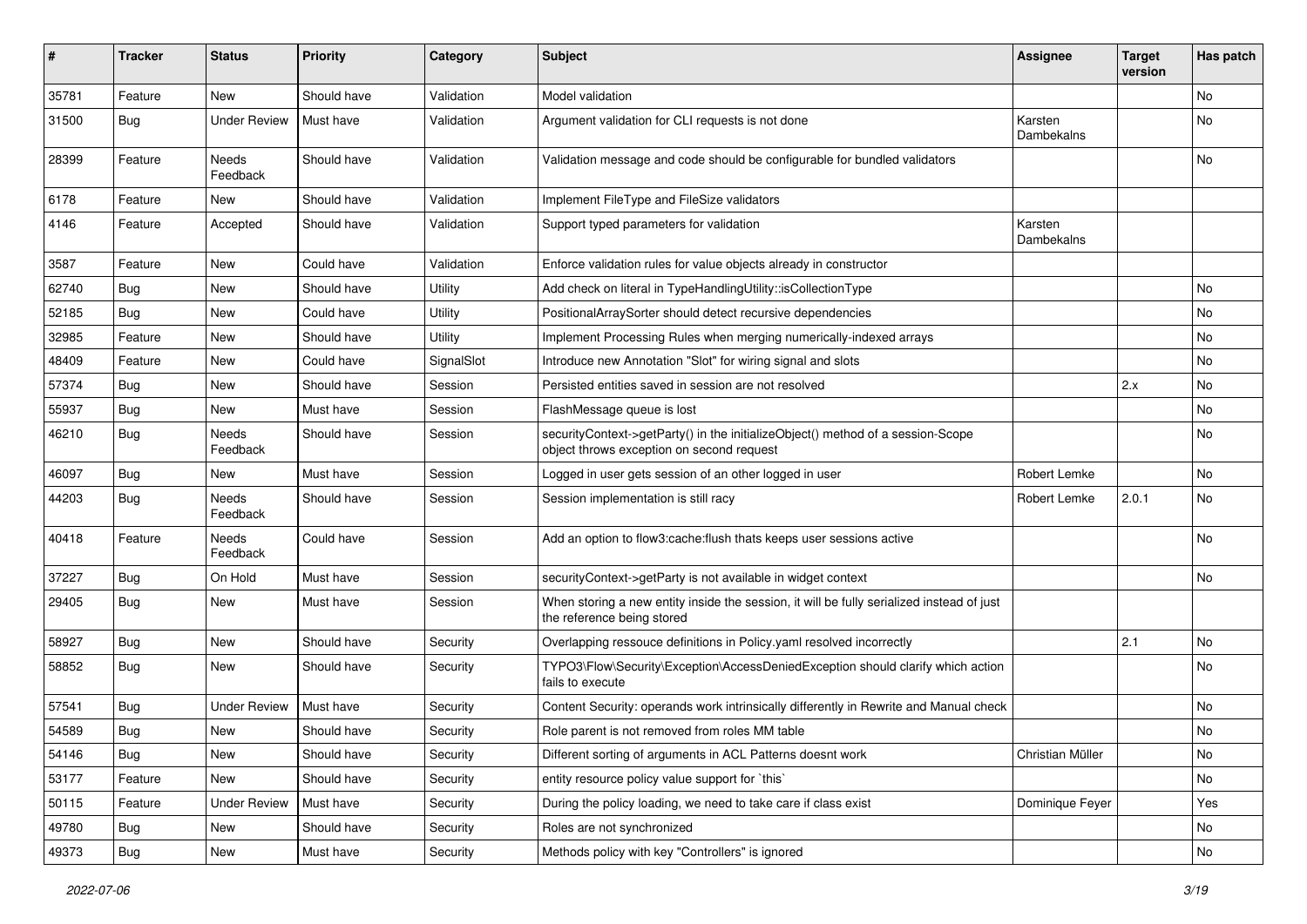| ∦     | <b>Tracker</b> | <b>Status</b>            | <b>Priority</b> | Category | <b>Subject</b>                                                                                                       | <b>Assignee</b>       | <b>Target</b><br>version | Has patch |
|-------|----------------|--------------------------|-----------------|----------|----------------------------------------------------------------------------------------------------------------------|-----------------------|--------------------------|-----------|
| 48898 | Bug            | <b>New</b>               | Must have       | Security | configuration for roles fails if one of Policy.yaml files contain empty "roles array"                                | Christian Müller      | 2.0.1                    | <b>No</b> |
| 48167 | Feature        | Accepted                 | Should have     | Security | Command line account and role browsing                                                                               | Adrian Föder          |                          | No.       |
| 47859 | Task           | Accepted                 | Should have     | Security | Logging: Do not log all decisions in \TYPO3\Flow\Security\Aspect\LoggingAspect                                       | Robert Lemke          |                          | <b>No</b> |
| 47429 | Bug            | New                      | Should have     | Security | Global policy files no longer allowed                                                                                |                       |                          | No.       |
| 46063 | Feature        | <b>New</b>               | Should have     | Security | Implement username password provider with "remember me" persistent cookie                                            | Christopher<br>Hlubek |                          | <b>No</b> |
| 45611 | <b>Bug</b>     | <b>New</b>               | Could have      | Security | Destruction of session after logout should be configurable                                                           |                       |                          | No.       |
| 45253 | Task           | Accepted                 | Must have       | Security | Throw exception in PointcutMethodNameFilter if given method's argument does not<br>match the actual method signature | Christian Müller      |                          | No        |
| 44563 | Feature        | New                      | Should have     | Security | Logged in users via HTTP Basic always get re-authenticated                                                           |                       |                          | No        |
| 44314 | Task           | Accepted                 | Must have       | Security | slightly file permissions for /Configuration/* and /Data/Persistent/EncryptionKey                                    | Karsten<br>Dambekalns |                          | <b>No</b> |
| 42606 | <b>Bug</b>     | <b>New</b>               | Must have       | Security | Content Security with nested objects                                                                                 |                       |                          | <b>No</b> |
| 42601 | <b>Bug</b>     | <b>Under Review</b>      | Must have       | Security | Content Security: QOM rewriting is omitted if used in certain cases in an Action<br>Controller                       | Robert Lemke          | 2.0.1                    | <b>No</b> |
| 41029 | <b>Bug</b>     | Accepted                 | Should have     | Security | Method security is also evaluating abstract classes                                                                  | Karsten<br>Dambekalns |                          | <b>No</b> |
| 39910 | Feature        | Accepted                 | Should have     | Security | Ability to query user based on roles                                                                                 |                       |                          | No        |
| 38065 | Feature        | New                      | Must have       | Security | Implement content security for DQL queries                                                                           | Andreas<br>Förthner   |                          | No        |
| 37846 | Feature        | New                      | Should have     | Security | Should be able to declare more than one controllerObjectName per requestPatterns                                     |                       |                          | <b>No</b> |
| 36508 | Bug            | New                      | Should have     | Security | <b>AuthenticationProvider Request Patterns</b>                                                                       |                       |                          | No.       |
| 35720 | <b>Bug</b>     | <b>New</b>               | Must have       | Security | Access denied Exception for widget links to actions with a policy                                                    |                       |                          | <b>No</b> |
| 34816 | Feature        | <b>New</b>               | Should have     | Security | Long text encryption                                                                                                 |                       |                          | <b>No</b> |
| 33078 | <b>Bug</b>     | <b>New</b>               | Should have     | Security | No Redirect to Login                                                                                                 |                       |                          | <b>No</b> |
| 33055 | Bug            | New                      | Must have       | Security | AccessDeniedException instead of WebRedirect                                                                         |                       |                          | No.       |
| 32869 | Bug            | <b>New</b>               | Must have       | Security | Security config tokenClass doesnt throw exception if not found the class                                             |                       |                          | <b>No</b> |
| 32425 | Bug            | Accepted                 | Must have       | Security | IpAddressRange methods not completly implemented                                                                     | Karsten<br>Dambekalns |                          | Yes       |
| 32105 | <b>Bug</b>     | New                      | Must have       | Security | Ignore Validation ignored if ACL is set for this controller action                                                   |                       |                          | No        |
| 30425 | <b>Bug</b>     | New                      | Should have     | Security | New methods are not updated in Policies during Development                                                           |                       |                          |           |
| 29387 | Feature        | <b>Needs</b><br>Feedback | Should have     | Security | A token with wrong credentials should throw an exception                                                             | Andreas<br>Förthner   |                          |           |
| 28319 | <b>Bug</b>     | Needs<br>Feedback        | Should have     | Security | Access denied will be logged at the wrong location in nested calls                                                   |                       |                          | No        |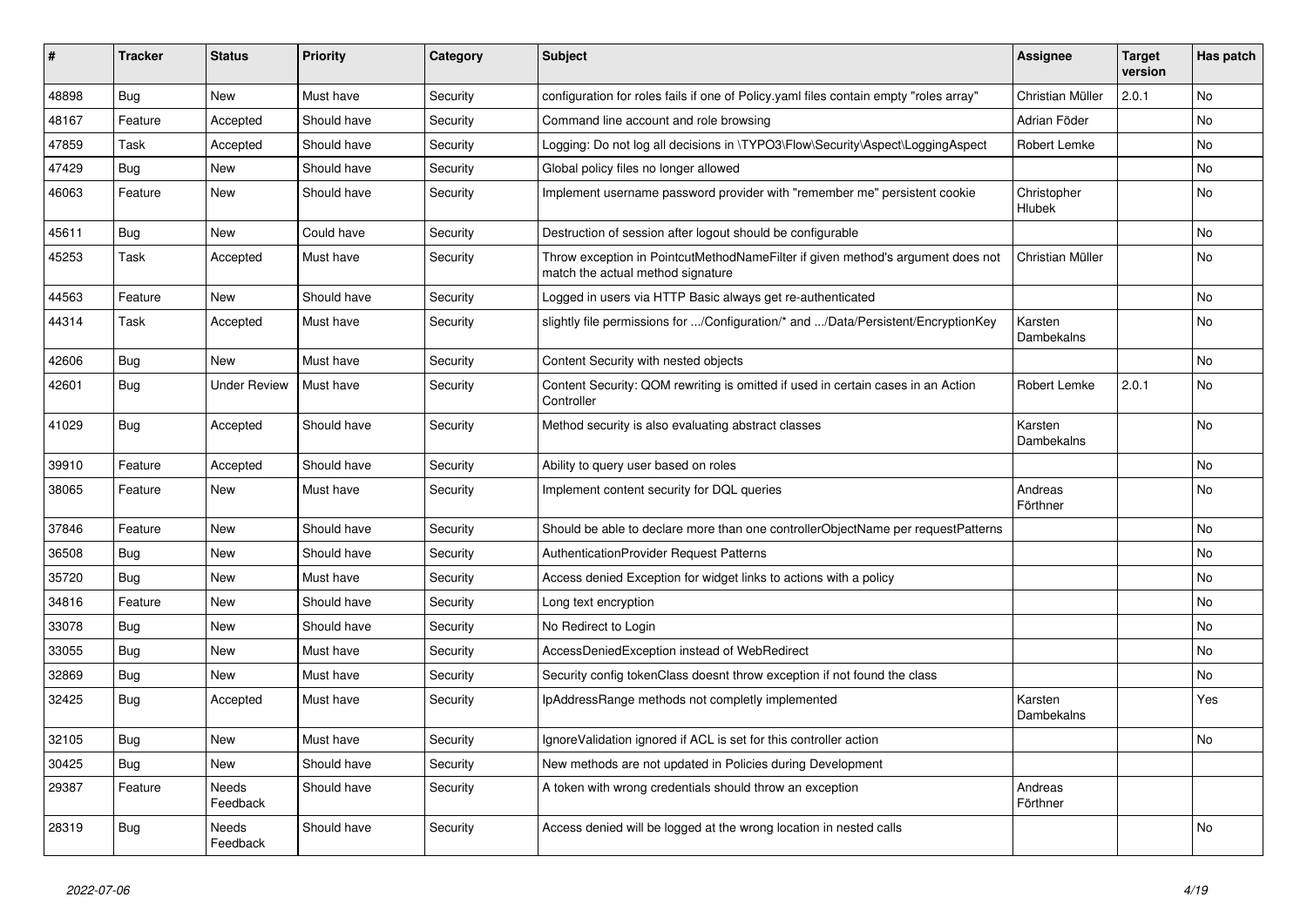| #     | <b>Tracker</b> | <b>Status</b>       | <b>Priority</b> | Category   | <b>Subject</b>                                                                 | <b>Assignee</b>       | <b>Target</b><br>version | Has patch |
|-------|----------------|---------------------|-----------------|------------|--------------------------------------------------------------------------------|-----------------------|--------------------------|-----------|
| 28052 | Feature        | On Hold             | Should have     | Security   | Possibility to enable or disable accounts                                      | Julian Kleinhans      |                          | No        |
| 27798 | Bug            | Accepted            | Must have       | Security   | CSRF protection not working for forms in a plugin                              |                       | 2.0.1                    | No        |
| 9968  | Feature        | New                 | Should have     | Security   | Promote security publishing configuration automatically when persisting models | Andreas<br>Förthner   |                          |           |
| 8463  | Feature        | New                 | Should have     | Security   | Check security policy for objects reconstituted in the session scope           |                       |                          |           |
| 8462  | Feature        | New                 | Should have     | Security   | Check subobjects in query rewriting                                            |                       |                          |           |
| 6603  | Feature        | New                 | Must have       | Security   | Provide a policy management API                                                | Andreas<br>Förthner   |                          |           |
| 6602  | Feature        | <b>New</b>          | Could have      | Security   | Implement after invocation handling                                            | Andreas<br>Förthner   |                          |           |
| 6601  | Task           | On Hold             | Could have      | Security   | Introduce a new roles definition syntax including runtime constraints          | Andreas<br>Förthner   |                          |           |
| 5442  | Feature        | <b>New</b>          | Should have     | Security   | Destroy session / logout user on deleting an account                           | Andreas<br>Förthner   |                          |           |
| 3621  | Feature        | <b>New</b>          | Should have     | Security   | Implement dynamic firewall filter registration                                 | Andreas<br>Förthner   |                          |           |
| 3619  | Feature        | New                 | Should have     | Security   | Implement System Policy Support/System Security                                | Andreas<br>Förthner   |                          |           |
| 57815 | Bug            | <b>New</b>          | Should have     | Resource   | Invalid resources are saved in the persistent resources folder                 |                       |                          | No        |
| 51676 | Feature        | <b>Under Review</b> | Should have     | Resource   | Support of symlinks for Resources                                              |                       |                          | No        |
| 47950 | Bug            | New                 | Should have     | Resource   | import of remote resources                                                     |                       | 2.0.1                    | No        |
| 47075 | Feature        | New                 | Should have     | Resource   | Make Exception more meaningful                                                 |                       |                          | No        |
| 45103 | Feature        | <b>New</b>          | Should have     | Resource   | Make static resource URI generation available outside of Fluid                 |                       |                          | No        |
| 42888 | Bug            | Needs<br>Feedback   | Should have     | Resource   | ResourceManager chokes on non existing files                                   |                       |                          | No        |
| 41496 | Bug            | New                 | Must have       | Resource   | Upload identical Resources, deleting fails                                     |                       |                          | No        |
| 39253 | Feature        | Accepted            | Should have     | Resource   | Remove mirroring mode option and code                                          | Karsten<br>Dambekalns |                          | No        |
| 36800 | Task           | Accepted            | Should have     | Resource   | Streamline Resource object API                                                 | Robert Lemke          |                          | No        |
| 33937 | Feature        | Accepted            | Should have     | Resource   | Convenience method to resolve public "resource://" paths                       | Karsten<br>Dambekalns |                          | <b>No</b> |
| 33587 | Feature        | New                 | Should have     | Resource   | Automatically remove unused Resources                                          |                       |                          | No        |
| 27721 | <b>Bug</b>     | Needs<br>Feedback   | Should have     | Resource   | Permissions of uploaded resources not correct                                  | Karsten<br>Dambekalns |                          | No        |
| 61043 | Task           | New                 | Should have     | Reflection | Rename ClassSchema to ModelSchema                                              |                       |                          | No        |
| 53533 | <b>Bug</b>     | New                 | Should have     | Reflection | Class reflection assumes reverse PSR-0, can lead to fail in autoloader         |                       |                          | No        |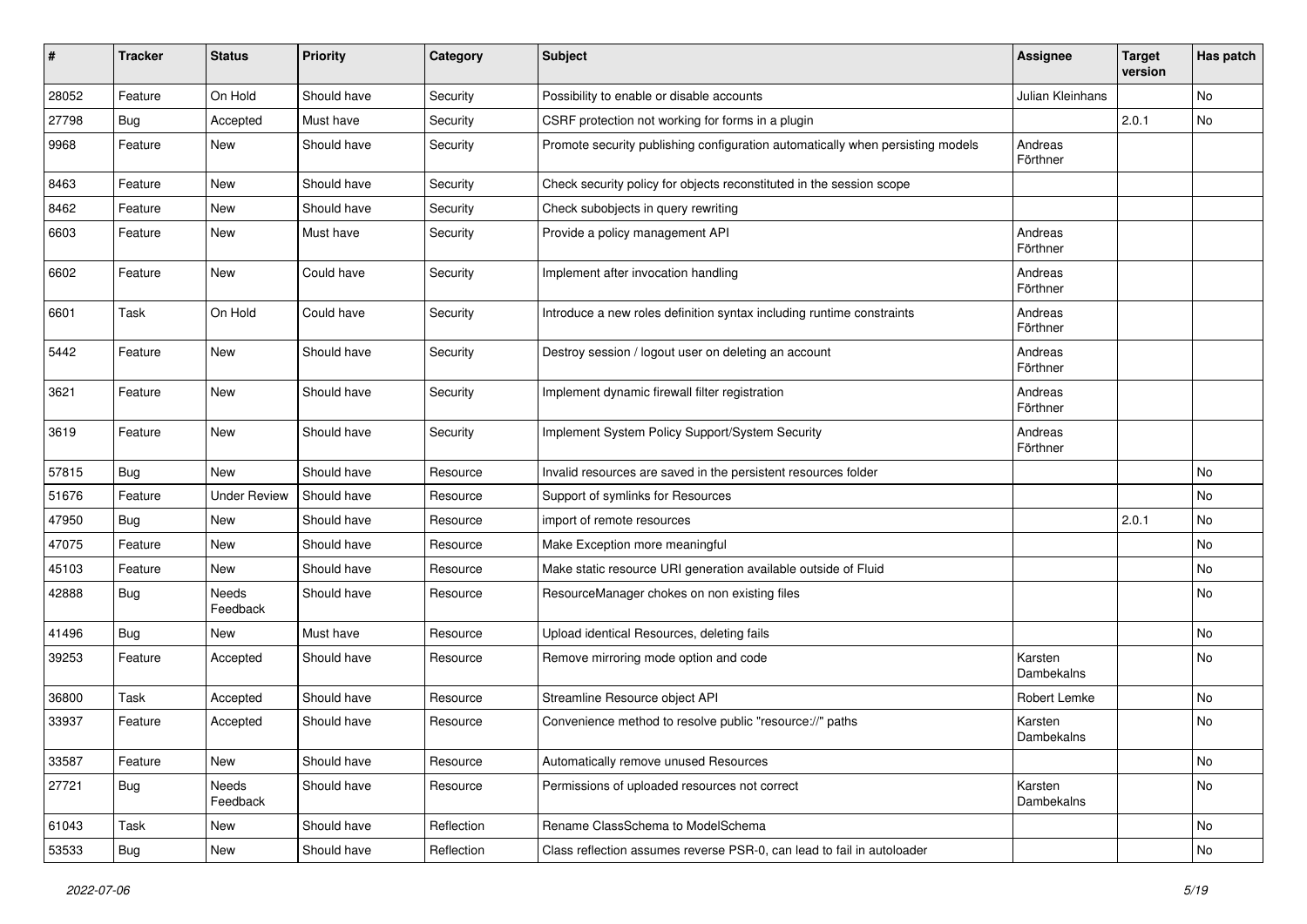| ∦     | <b>Tracker</b> | <b>Status</b>       | Priority    | Category    | Subject                                                                                                                                                 | <b>Assignee</b>        | <b>Target</b><br>version | Has patch |
|-------|----------------|---------------------|-------------|-------------|---------------------------------------------------------------------------------------------------------------------------------------------------------|------------------------|--------------------------|-----------|
| 51847 | Bug            | New                 | Should have | Reflection  | Overiding controller actions with other required parameter sets results in fatal error.                                                                 |                        | 2.x                      | No        |
| 47325 | <b>Bug</b>     | <b>Under Review</b> | Should have | Reflection  | ReflectionData and classSchema caches need not be freezable                                                                                             |                        | 2.0.1                    | No        |
| 39791 | Bug            | New                 | Must have   | Reflection  | Reflection data of old aspect is not removed                                                                                                            |                        | 1.1.1                    | No        |
| 31002 | Bug            | New                 | Should have | Reflection  | Generated __sleep method handles static properties as members.                                                                                          |                        |                          |           |
| 26767 | Feature        | New                 | Should have | Reflection  | Reflection method to get a method return type and documentation                                                                                         |                        |                          |           |
| 26765 | Feature        | Accepted            | Should have | Reflection  | Support class schema features for every reflected class                                                                                                 | Karsten<br>Dambekalns  |                          | No        |
| 10678 | <b>Bug</b>     | New                 | Must have   | Reflection  | ReflectionService doesn't reflect methods of child classes correctly when they get<br>reflected before their parent class in the initialization process |                        |                          |           |
| 59023 | Bug            | New                 | Should have | Property    | BooleanConverter should not convert empty values to boolean                                                                                             |                        |                          | No        |
| 56107 | <b>Bug</b>     | New                 | Should have | Property    | Property mapping configuration only supports one wildcard at a time                                                                                     |                        |                          | No        |
| 49566 | Bug            | New                 | Should have | Property    | NULL source values are not handled correctly                                                                                                            | Adrian Föder           |                          | No        |
| 47273 | Feature        | New                 | Should have | Property    | Support mapping properties with differing types for setter and property                                                                                 |                        |                          | No        |
| 37292 | <b>Bug</b>     | <b>Under Review</b> | Should have | Property    | PropertyMappingConfiguration::mapUnknownProperties is not passed down to<br>Subconfiguration                                                            | Sebastian<br>Kurfuerst |                          | Yes       |
| 37279 | Feature        | New                 | Should have | Property    | <b>Request PropertyMapping</b>                                                                                                                          |                        |                          | No        |
| 34134 | <b>Bug</b>     | Needs<br>Feedback   | Should have | Property    | PropertyMapper throws unnecessary exception                                                                                                             | Christian Müller       |                          | Yes       |
| 34133 | Feature        | New                 | Could have  | Property    | RFC: Handle Semicolons in Path part of URIs as Scoped Path Parameters                                                                                   |                        |                          | No        |
| 32106 | Feature        | Accepted            | Should have | Property    | Support for Object source in PropertyMapper                                                                                                             |                        |                          | Yes       |
| 59672 | Feature        | <b>Under Review</b> | Should have | Persistence | Add support for Doctrine 2.5 embeddables                                                                                                                | Alexander Berl         |                          | No        |
| 59442 | <b>Bug</b>     | <b>Under Review</b> | Should have | Persistence | Composite primary keys including foreign entity don't work                                                                                              |                        |                          | No        |
| 59366 | <b>Bug</b>     | <b>Under Review</b> | Should have | Persistence | fix* lifecycle callbacks should not be registered for unproxied entities                                                                                |                        |                          | No        |
| 59322 | <b>Bug</b>     | New                 | Should have | Persistence | Mssing field exception should show missing migrations as well                                                                                           |                        |                          | No        |
| 56602 | Major Feature  | New                 | Should have | Persistence | Handling Of Multi Identity Entities                                                                                                                     |                        |                          | No        |
| 56573 | Bug            | New                 | Should have | Persistence | Converting by Flow\Identity                                                                                                                             |                        |                          | No        |
| 55953 | Task           | New                 | Could have  | Persistence | Repair and streamline ValueObject support                                                                                                               |                        |                          | No.       |
| 55793 | Feature        | Under Review        | Could have  | Persistence | Add Support for groupBy                                                                                                                                 | Kerstin<br>Huppenbauer |                          | No        |
| 54046 | <b>Bug</b>     | New                 | Must have   | Persistence | Removal of ValueObjects from a ManyToMany relationship is not possible                                                                                  |                        | 2.1                      | No        |
| 52014 | <b>Bug</b>     | New                 | Should have | Persistence | Migration makes fields NOT NULL even though not true                                                                                                    |                        |                          | No        |
| 51188 | <b>Bug</b>     | New                 | Should have | Persistence | Doctrine does not respect AOP-injected properties                                                                                                       |                        |                          | No        |
| 49050 | Feature        | New                 | Should have | Persistence | Allow Subqueries in QueryInterface                                                                                                                      |                        |                          | No        |
| 47951 | Feature        | New                 | Should have | Persistence | Warn if persistence stack is not empty at the end of a get-request                                                                                      |                        |                          | No        |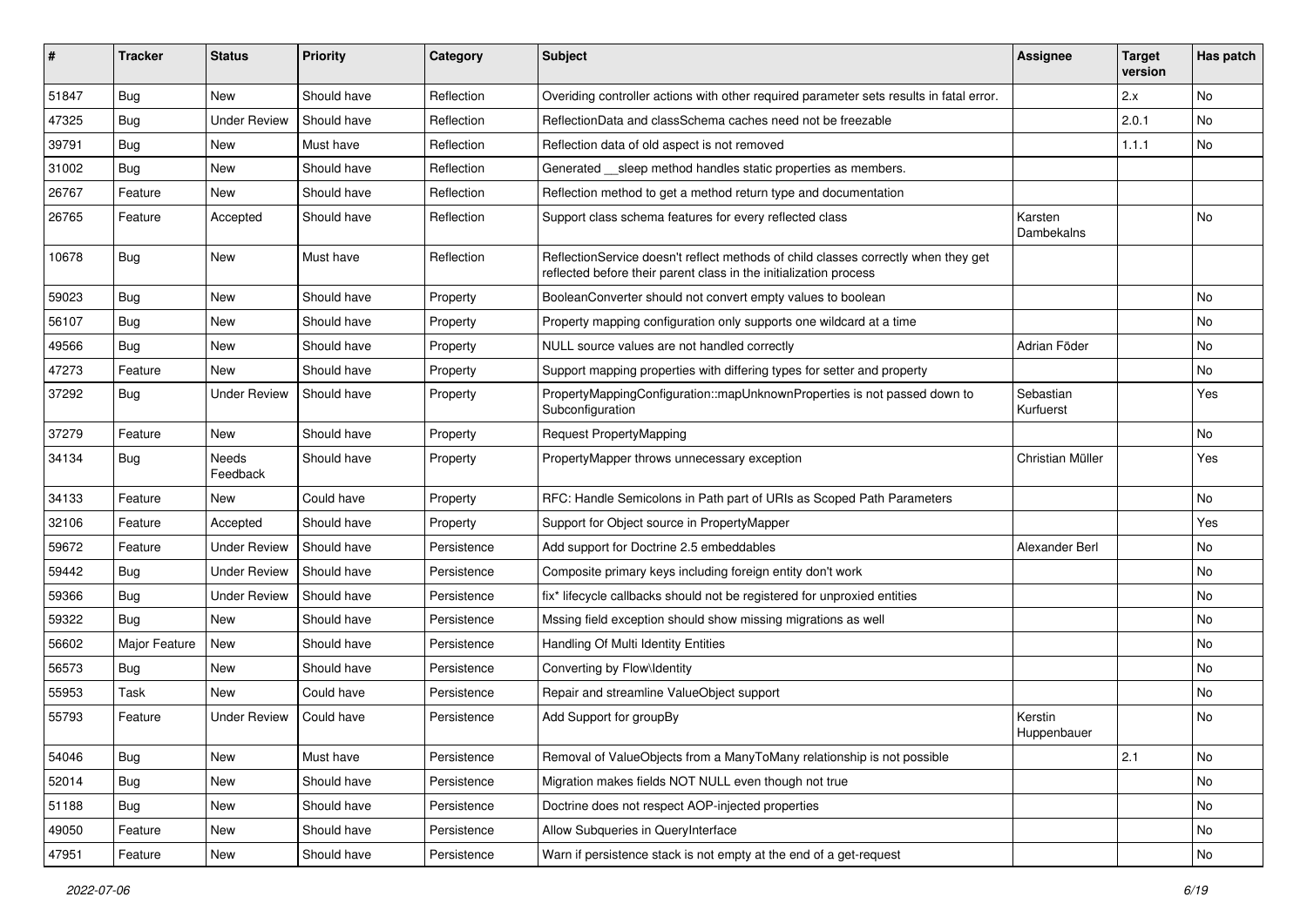| #     | <b>Tracker</b> | <b>Status</b>            | <b>Priority</b> | Category    | <b>Subject</b>                                                                                | <b>Assignee</b>       | <b>Target</b><br>version | Has patch |
|-------|----------------|--------------------------|-----------------|-------------|-----------------------------------------------------------------------------------------------|-----------------------|--------------------------|-----------|
| 46010 | Bug            | <b>New</b>               | Should have     | Persistence | Generating a DiscriminatorMap with base class in different namespace does not<br>work         |                       |                          | <b>No</b> |
| 46009 | Task           | <b>New</b>               | Should have     | Persistence | Improve error message for missing class in Flow annotation driver                             |                       |                          | <b>No</b> |
| 45640 | Bug            | New                      | Could have      | Persistence | Every relation is set to cascade=all if the related entity is no aggregate root               |                       |                          | No        |
| 44396 | Task           | Accepted                 | Should have     | Persistence | Move Doctrine ORM integration onto own namespace                                              | Karsten<br>Dambekalns |                          | No        |
| 44375 | Task           | Accepted                 | Should have     | Persistence | Make all persistence reads go through repositories                                            | Karsten<br>Dambekalns |                          | <b>No</b> |
| 44244 | <b>Bug</b>     | <b>New</b>               | Should have     | Persistence | defaultOrderings aren't applied on related objects                                            |                       |                          | <b>No</b> |
| 43993 | Task           | <b>New</b>               | Should have     | Persistence | Warn when no migrations are found at all during doctrine: migrate                             |                       |                          | No        |
| 43967 | Bug            | New                      | Should have     | Persistence | Error in evaluating orphanRemoval in Flow Annotation driver                                   |                       |                          | <b>No</b> |
| 43192 | Bug            | Accepted                 | Should have     | Persistence | findByIdentifier() for non-persisted objects not working for custom identifier<br>properties  | Karsten<br>Dambekalns |                          | <b>No</b> |
| 43190 | Bug            | Accepted                 | Should have     | Persistence | Misleading exception message for incompatible database structure                              | Karsten<br>Dambekalns | 2.0.1                    | No        |
| 41807 | Task           | <b>Under Review</b>      | Should have     | Persistence | Initialize the eventmanager in the EntityManagerInterface                                     |                       |                          | <b>No</b> |
| 41420 | Feature        | New                      | Should have     | Persistence | Support entity versioning                                                                     |                       |                          | <b>No</b> |
| 37372 | Feature        | Accepted                 | Should have     | Persistence | Inheritance in ORM should be configured automatically                                         | Karsten<br>Dambekalns |                          | No.       |
| 37354 | Bug            | Accepted                 | Should have     | Persistence | Do not apply generateValueHash() and generateUuid() if custom identifier is used              | Karsten<br>Dambekalns |                          | No        |
| 37352 | Bug            | <b>Under Review</b>      | Must have       | Persistence | generateValueHash() should use getIdentifierByObject()                                        | Karsten<br>Dambekalns |                          | No        |
| 36804 | Bug            | New                      | Should have     | Persistence | Orphaned entities within aggregates are not removed                                           |                       |                          | No        |
| 36715 | Feature        | Accepted                 | Should have     | Persistence | Make simultaneous use of multiple persistence backends possible                               | Karsten<br>Dambekalns |                          | No        |
| 36495 | Bug            | New                      | Should have     | Persistence | HTTP Response is sent before persistence preventing Exceptions to be displayed<br>on redirect |                       |                          | No        |
| 34879 | Bug            | Accepted                 | Must have       | Persistence | Proxied object is not update()able                                                            | Karsten<br>Dambekalns |                          | No        |
| 30933 | Feature        | <b>Needs</b><br>Feedback | Should have     | Persistence | Check for unique constraints on add()                                                         | Karsten<br>Dambekalns |                          | <b>No</b> |
| 29425 | Bug            | New                      | Should have     | Persistence | Deletion of a blog post with resources fails with FK constraint error                         |                       |                          |           |
| 28136 | Feature        | <b>New</b>               | Should have     | Persistence | <b>HTTP Semantics for Transactions and more</b>                                               |                       |                          | <b>No</b> |
| 28016 | Bug            | Needs<br>Feedback        | Should have     | Persistence | Cascade remove of cleared ArrayCollection                                                     | Karsten<br>Dambekalns |                          | No        |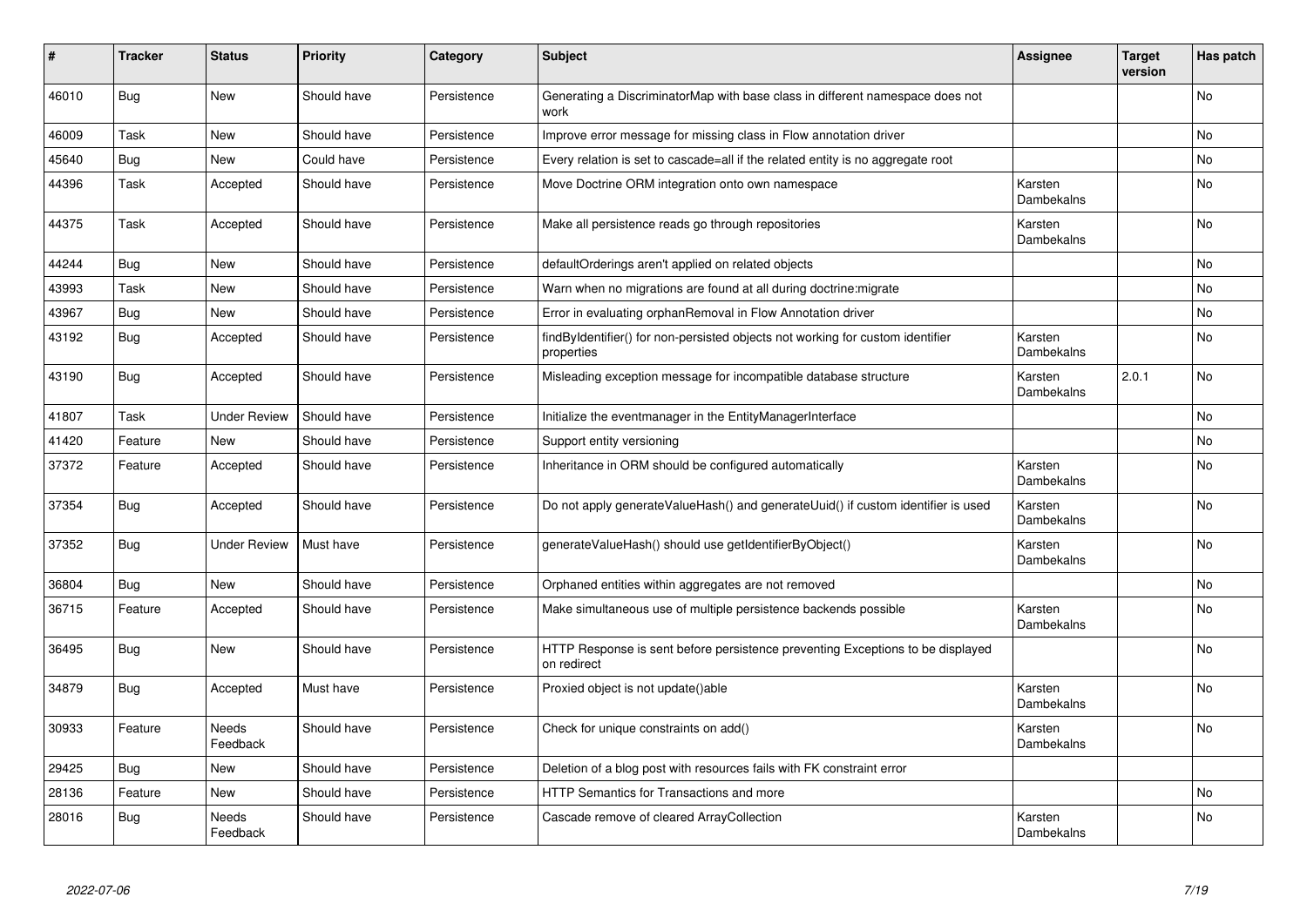| #     | <b>Tracker</b> | <b>Status</b>     | <b>Priority</b> | Category    | <b>Subject</b>                                                                                              | Assignee                     | <b>Target</b><br>version | Has patch      |
|-------|----------------|-------------------|-----------------|-------------|-------------------------------------------------------------------------------------------------------------|------------------------------|--------------------------|----------------|
| 13559 | <b>Bug</b>     | Accepted          | Should have     | Persistence | ObjectSerializer failes with persistent objects within arrays                                               | Karsten<br>Dambekalns        |                          | N <sub>o</sub> |
| 9537  | Feature        | <b>New</b>        | Should have     | Persistence | Query criterions should be able to compare whole objects                                                    |                              |                          |                |
| 57437 | Bug            | New               | Should have     | Package     | Composer package replacement is not supported                                                               |                              |                          | No             |
| 54458 | Bug            | New               | Should have     | Package     | Missing Version Number in packages                                                                          |                              |                          | No             |
| 53620 | Bug            | New               | Should have     | Package     | Move Classes/TYPO3/Flow/Composer to own Package                                                             |                              |                          | No             |
| 50262 | Feature        | New               | Could have      | Package     | Add Keywords to composer Json                                                                               |                              |                          | No             |
| 47858 | Bug            | Needs<br>Feedback | Should have     | Package     | Remove .htaccess from Composer Installer Essentials                                                         | Christopher<br><b>Hlubek</b> | 2.0.1                    | No.            |
| 41900 | Feature        | Accepted          | Should have     | Package     | Check for duplicate PSR-0 autoload namespaces                                                               | Christian Jul<br>Jensen      |                          | No             |
| 41832 | Task           | New               | Should have     | Package     | Improve error handling for incompatible packages                                                            | Christian Jul<br>Jensen      |                          | No             |
| 41414 | Task           | Needs<br>Feedback | Should have     | Package     | Check packageKey naming / file structure below Packages/Vendor                                              |                              |                          | No             |
| 5774  | Feature        | New               | Should have     | Package     | Package Manager should clear all cache entries tagged with %PACKAGE%                                        |                              |                          |                |
| 1856  | Feature        | <b>New</b>        | Should have     | Package     | The Package Manager checks dependencies between packages on each activation<br>deactivation                 | Christopher<br>Hlubek        |                          |                |
| 53224 | Bug            | New               | Should have     | Object      | Constructor in subclass breaks call chain leading to missing identifier / uuid                              |                              |                          | No.            |
| 47331 | <b>Bug</b>     | Accepted          | Must have       | Object      | ObjectManager shutdown with Dependency Injection Proxy causes fatal errors                                  |                              | 2.0.1                    | No             |
| 46974 | Bug            | Accepted          | Should have     | Object      | Original and Proxy class in one file makes it difficult to reach 100% code coverage<br>for functional tests | Christian Müller             |                          | No             |
| 46716 | <b>Bug</b>     | New               | Must have       | Object      | Empty class names in Dependencylnjection proxy code when using Caches /<br>Factory-created dependencies     |                              | 2.0.1                    | No             |
| 42101 | Bug            | <b>New</b>        | Must have       | Object      | Proxyclasses are not rebuild in Development context unless cache is empty                                   |                              | 2.0.1                    | No             |
| 40283 | Bug            | New               | Should have     | Object      | New constructor in grandparent class not called                                                             |                              |                          | No             |
| 35783 | Feature        | New               | Should have     | Object      | Lifecycle method after property mapping                                                                     |                              |                          | No             |
| 35083 | <b>Bug</b>     | New               | Should have     | Object      | involving SecurityContext in Widget's __wakeup situation leads to an exception                              |                              |                          | No             |
| 31262 | Feature        | New               | Should have     | Object      | Named arguments in Objects yaml for constructor arguments                                                   |                              |                          | No             |
| 31261 | Feature        | New               | Should have     | Object      | Virtual objects - generate proxy classes for interfaces                                                     |                              |                          | No             |
| 31210 | <b>Bug</b>     | <b>New</b>        | Must have       | Object      | constructor of proxy class not compatible with interfaces defening a constructor                            |                              |                          | No             |
| 27088 | Bug            | On Hold           | Should have     | Object      | initializeObject() is called too early when reconstructing entities                                         |                              |                          | No             |
| 25988 | Bug            | New               | Should have     | Object      | Useless proxies are built for some classes                                                                  |                              |                          |                |
| 3588  | Feature        | Accepted          | Should have     | Object      | Support value objects in the Object Factory                                                                 | <b>Robert Lemke</b>          |                          |                |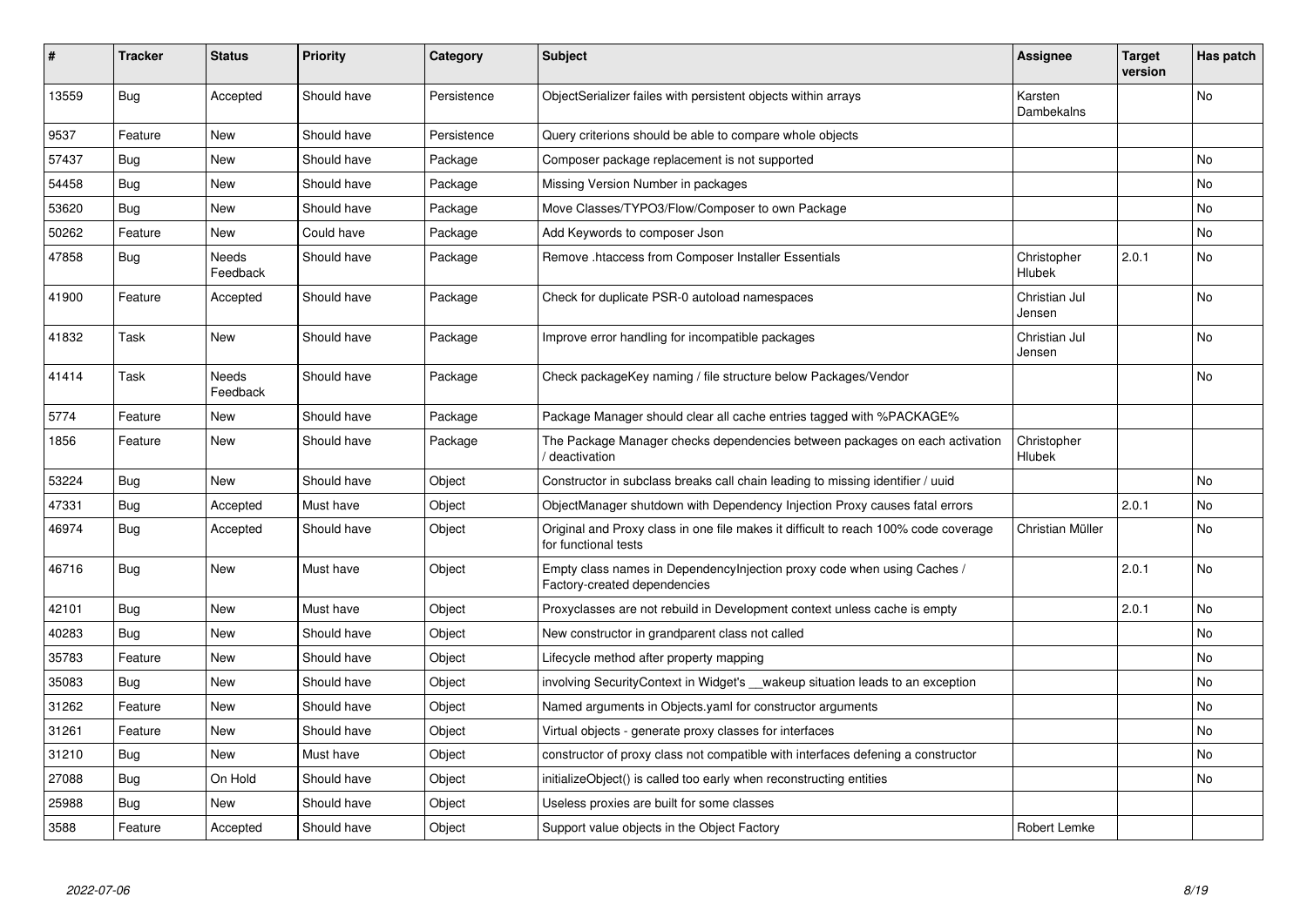| #     | <b>Tracker</b> | <b>Status</b>       | <b>Priority</b> | Category      | Subject                                                                                                   | <b>Assignee</b>             | <b>Target</b><br>version | Has patch |
|-------|----------------|---------------------|-----------------|---------------|-----------------------------------------------------------------------------------------------------------|-----------------------------|--------------------------|-----------|
| 58773 | Bug            | Accepted            | Should have     | MVC - Routing | Improve NoMatchingRouteException                                                                          | <b>Bastian</b><br>Waidelich |                          | No        |
| 58494 | Bug            | Needs<br>Feedback   | Must have       | MVC - Routing | Inifinite redirects if index.php presents in URI                                                          | Bastian<br>Waidelich        |                          | No        |
| 53350 | <b>Bug</b>     | Accepted            | Should have     | MVC - Routing | Trying to create a Link in an Template in CLI Context should provide a helpful<br>exception               | Bastian<br>Waidelich        |                          | No        |
| 50395 | Bug            | Accepted            | Should have     | MVC - Routing | Route cache caches routes for non dispatchable requests                                                   | Bastian<br>Waidelich        |                          | No.       |
| 45917 | Bug            | New                 | Should have     | MVC - Routing | RoutePartHandler transliteration must be improved                                                         |                             |                          | <b>No</b> |
| 45405 | Bug            | Accepted            | Should have     | MVC - Routing | Uncaught Exception in DynamicRoutePart                                                                    | Bastian<br>Waidelich        |                          | No        |
| 44891 | Feature        | New                 | Should have     | MVC - Routing | Routes should be able to enforce http/https protocol                                                      |                             |                          | No        |
| 37405 | Feature        | <b>Under Review</b> | Should have     | MVC - Routing | When changing a property wich is used in routing the Link-VH should direkt to the<br>new properties value |                             |                          | No        |
| 29972 | Feature        | <b>Under Review</b> | Should have     | MVC - Routing | Configurable Redirects                                                                                    | <b>Tim Kandel</b>           |                          | No.       |
| 54037 | Feature        | <b>Under Review</b> | Should have     | <b>MVC</b>    | JsonView accepts encoding options                                                                         |                             |                          | No        |
| 51459 | Feature        | New                 | Should have     | <b>MVC</b>    | Allow catching of particular exceptions on property mapping                                               |                             |                          | No        |
| 48532 | <b>Bug</b>     | <b>Under Review</b> | Should have     | <b>MVC</b>    | JsonView Configuration behaves differently for arrays and objects                                         | Alexander Berl              |                          | No        |
| 44186 | <b>Bug</b>     | New                 | Should have     | <b>MVC</b>    | Request does not accept custom Content-Type                                                               |                             | 2.0.1                    | No        |
| 44185 | Bug            | New                 | Should have     | <b>MVC</b>    | XML body always need a root node                                                                          |                             | 2.0.1                    | No        |
| 44184 | <b>Bug</b>     | New                 | Should have     | <b>MVC</b>    | Request arguments are not merged correctly for single object actions                                      |                             | 2.0.1                    | No        |
| 39674 | Bug            | New                 | Should have     | <b>MVC</b>    | \TYPO3\FLOW3\var_dump behaves weird in controller actions doing return                                    |                             |                          | No        |
| 34674 | Feature        | Accepted            | Should have     | <b>MVC</b>    | NotFoundView is not injected in ActionController                                                          | Robert Lemke                |                          | No        |
| 30890 | Feature        | Accepted            | Should have     | <b>MVC</b>    | Developer Toolbar                                                                                         | Christian Müller            |                          | No        |
| 30428 | Feature        | New                 | Should have     | <b>MVC</b>    | Cloning of request arguments                                                                              |                             |                          |           |
| 30424 | <b>Bug</b>     | New                 | Must have       | <b>MVC</b>    | Forward object arguments with changes                                                                     |                             |                          |           |
| 30423 | Feature        | New                 | Should have     | <b>MVC</b>    | Rendering template of other action without forward                                                        |                             |                          | No        |
| 28231 | Feature        | New                 | Should have     | <b>MVC</b>    | Allow output to STDERR for CLI Response                                                                   |                             |                          |           |
| 26745 | Feature        | New                 | Should have     | <b>MVC</b>    | MVC should know about entities lying in the session                                                       |                             |                          | No        |
| 25907 | Task           | New                 | Should have     | <b>MVC</b>    | Referrer should only contain the URI of the previous request                                              |                             |                          |           |
| 3728  | Feature        | New                 | Should have     | <b>MVC</b>    | Support arrays of objects as controller arguments                                                         |                             |                          |           |
| 3580  | Feature        | New                 | Must have       | <b>MVC</b>    | Create an administration panel for the FLOW3 Development context                                          |                             |                          |           |
| 3306  | Feature        | Accepted            | Should have     | <b>MVC</b>    | Flush routes cache automatically on class file modifications                                              | Robert Lemke                |                          |           |
| 3305  | Feature        | Accepted            | Must have       | <b>MVC</b>    | Unmodified objects retrieved from a repository should not be validated in the<br>controller               | Robert Lemke                |                          | No        |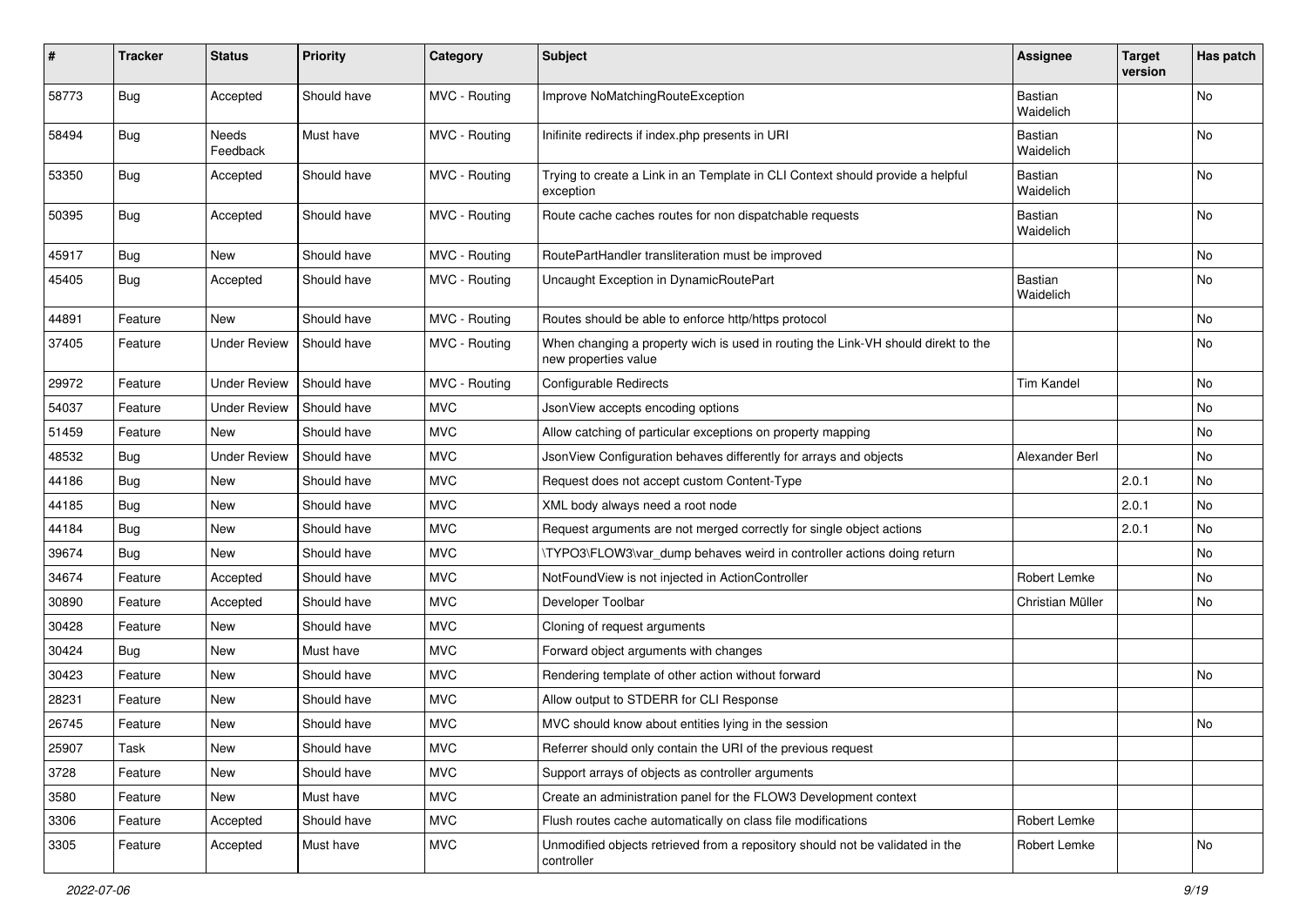| ∦     | <b>Tracker</b>      | <b>Status</b>       | <b>Priority</b> | Category   | Subject                                                                                                              | <b>Assignee</b>       | <b>Target</b><br>version | Has patch |
|-------|---------------------|---------------------|-----------------|------------|----------------------------------------------------------------------------------------------------------------------|-----------------------|--------------------------|-----------|
| 3153  | Feature             | New                 | Should have     | <b>MVC</b> | Support of action based filter rules defined by annotation.                                                          |                       |                          |           |
| 2817  | Feature             | Needs<br>Feedback   | Should have     | <b>MVC</b> | Provide safeguard for preventing multiple submits of a form                                                          |                       |                          | No.       |
| 48862 | Feature             | <b>New</b>          | Should have     | Monitor    | Possibility to exclude package from file monitoring                                                                  |                       |                          | <b>No</b> |
| 54744 | <b>Bug</b>          | New                 | Should have     | Log        | System.log contains many NOTICE Flow The argument "workspace" declared in<br>pointcut does not exist in method TYPO3 |                       |                          | No        |
| 49039 | Feature             | New                 | Could have      | Log        | RFC: Use PSR-3 logger interface in Flow                                                                              |                       |                          | No        |
| 46050 | Feature             | New                 | Could have      | Log        | To decouple log file writing at Logger->logException                                                                 |                       |                          | No        |
| 9861  | Feature             | Needs<br>Feedback   | Should have     | Log        | Leave logging up and running as long as possible                                                                     |                       |                          | No        |
| 3312  | Feature             | Needs<br>Feedback   | Should have     | Log        | Allow for easy logging by annotations                                                                                | Robert Lemke          |                          |           |
| 62292 | Major Feature       | <b>New</b>          | Should have     | 118n       | Support for entity translation                                                                                       |                       | 2.x                      | No        |
| 49806 | Task                | Accepted            | Should have     | 118n       | Date formatting should care about the time zone                                                                      | Adrian Föder          |                          | No        |
| 49025 | Task                | <b>Under Review</b> | Could have      | 118n       | Dynamic locale detection / determination                                                                             | Adrian Föder          | 2.1                      | No        |
| 46066 | Bug                 | <b>New</b>          | Should have     | 118n       | Currency formatter uses wrong format for ISO 4217 currency codes                                                     |                       |                          | No        |
| 44361 | Bug                 | New                 | Should have     | 118n       | TYPO3\Flow\I18n\Formatter\DatetimeFormatter - caching DATETIME type                                                  |                       | 2.0.1                    | <b>No</b> |
| 36840 | Task                | Accepted            | Should have     | 118n       | Improve exception for wrong locales                                                                                  | Karsten<br>Dambekalns |                          | No        |
| 35388 | Feature             | <b>New</b>          | Could have      | 118n       | Use the current package as default for translations within controllers                                               |                       |                          | No        |
| 35030 | Feature             | <b>Under Review</b> | Should have     | 118n       | Dynamic locale detection                                                                                             | Karsten<br>Dambekalns |                          | No        |
| 33024 | Bug                 | Accepted            | Must have       | 118n       | Exception when validating a float in a Model with the Number validator                                               | Karsten<br>Dambekalns |                          | No        |
| 33018 | Feature             | New                 | Should have     | 118n       | Translator should support override of labels from other packages                                                     |                       |                          | No        |
| 32607 | Feature             | Needs<br>Feedback   | Should have     | 118n       | Export localized strings for JS consumption                                                                          | Karsten<br>Dambekalns |                          | No        |
| 26943 | Feature             | Needs<br>Feedback   | Should have     | 118n       | Add i18n support to domain models                                                                                    | Karsten<br>Dambekalns |                          | No        |
| 9313  | Feature             | New                 | Should have     | 118n       | Support for currencies                                                                                               |                       |                          | No        |
| 58184 | Major Feature   New |                     | Should have     | Http       | HTTP request argument building for different use cases                                                               |                       |                          | No        |
| 56916 | Feature             | New                 | Should have     | Http       | Support PATCH request method as of RFC5789                                                                           |                       |                          | No        |
| 51763 | Bug                 | New                 | Should have     | Http       | HttpRequest always returns content of the current request                                                            |                       |                          | No        |
| 47339 | Feature             | Needs<br>Feedback   | Could have      | Http       | Allow RequestHandlers to get the current Request injected                                                            | Alexander Berl        |                          | No        |
| 47073 | Bug                 | New                 | Must have       | Http       | Cookie causes Error after Update                                                                                     |                       |                          | No        |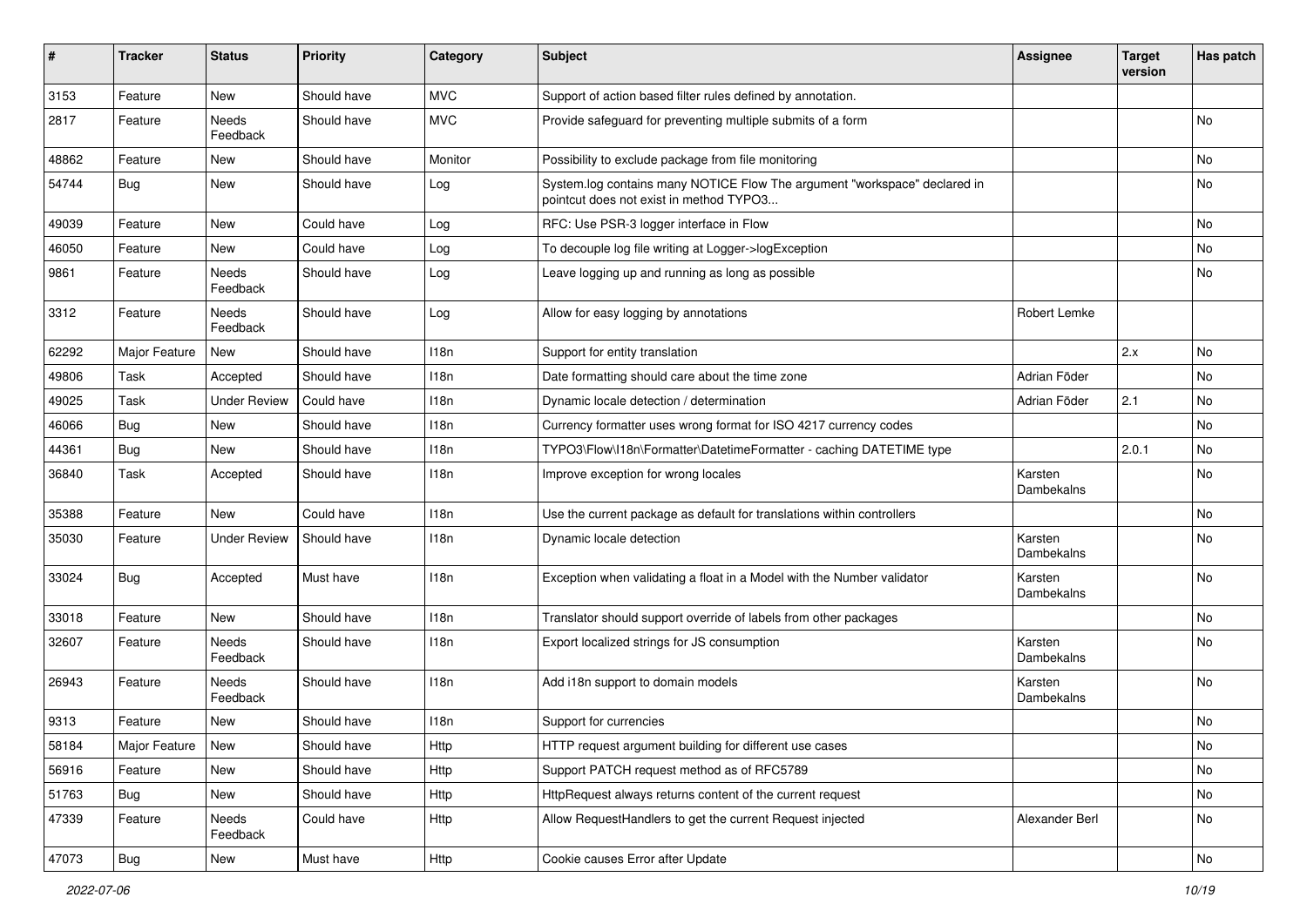| #     | <b>Tracker</b> | <b>Status</b>       | <b>Priority</b> | Category    | <b>Subject</b>                                                                                        | Assignee                     | <b>Target</b><br>version | Has patch      |
|-------|----------------|---------------------|-----------------|-------------|-------------------------------------------------------------------------------------------------------|------------------------------|--------------------------|----------------|
| 44712 | Task           | Accepted            | Should have     | Http        | Decouple Argument-Building in the HTTP-Request-Constructor                                            |                              |                          | <b>No</b>      |
| 37212 | Feature        | Accepted            | Must have       | Http        | Edge Side Includes (ESI)                                                                              | Robert Lemke                 |                          | N <sub>o</sub> |
| 36955 | Feature        | <b>New</b>          | Should have     | Error       | Add type filter to var dump()                                                                         |                              |                          | No             |
| 35868 | Bug            | On Hold             | Must have       | Environment | Unstable condition in Utility\Environment                                                             | Karsten<br>Dambekalns        |                          | N <sub>o</sub> |
| 62346 | Feature        | New                 | Could have      | Core        | f:comment should have high precende                                                                   |                              | 3.x                      | No.            |
| 58622 | Feature        | New                 | Must have       | Core        | Clearer Exception: Array to string conversion                                                         |                              |                          | No.            |
| 56544 | Bug            | New                 | Must have       | Core        | FLOW Exception on tar package inclusion via composer                                                  |                              |                          | No             |
| 54181 | Bug            | New                 | Could have      | Core        | Use date default timezone get() instead of ini get('date.timezone')                                   |                              |                          | Yes            |
| 52909 | Bug            | New                 | Should have     | Core        | Class Loader fallback to non-proxy hides fatal errors                                                 |                              |                          | No             |
| 51809 | Bug            | Under Review        | Must have       | Core        | Commit "[BUGFIX] Published resources don't support symlinks" produces an fatal<br>error on Windows    | Adrian Föder                 | 2.0.1                    | No             |
| 51312 | Bug            | New                 | Should have     | Core        | Default php error handler generates warning (when loading<br>TYPO3\Flow\Error\Exception class)        |                              | 2.0                      | N <sub>o</sub> |
| 51239 | Bug            | <b>Under Review</b> | Must have       | Core        | AbstractViewHelper use incorrect method signature for "\$this->systemLogger->log()"                   | Adrian Föder                 |                          | Yes            |
| 51120 | Bug            | <b>New</b>          | Must have       | Core        | TYPO3\Flow\Core\Booting::buildSubprocessCommand - wrong command if passed<br>more than one parameters |                              |                          | No             |
| 50080 | <b>Bug</b>     | Needs<br>Feedback   | Should have     | Core        | Broken concept for CLI/Web separation                                                                 | Karsten<br>Dambekalns        |                          | <b>No</b>      |
| 47487 | Bug            | <b>New</b>          | Should have     | Core        | Functional test classes in package without classes are not compiled                                   |                              | 2.0.1                    | No             |
| 46425 | Task           | <b>Under Review</b> | Should have     | Core        | DI proxy classes use raw reflection instead of RelfectionService                                      | Christian Müller             | 2.0.1                    | No             |
| 46257 | Feature        | <b>Under Review</b> | Should have     | Core        | Add escape sequence support for Fluid                                                                 |                              |                          | No.            |
| 43541 | <b>Bug</b>     | New                 | Should have     | Core        | Incomplete classes path detection for PSR-0                                                           |                              | 2.0.1                    | No             |
| 42520 | <b>Bug</b>     | <b>New</b>          | Must have       | Core        | Cache must be flushed globally for package state changes                                              |                              |                          | N <sub>o</sub> |
| 40555 | Feature        | Accepted            | Must have       | Core        | Missing command arguments parameter in<br>Core\Booting\Scripts::executeCommand()                      | Karsten<br><b>Dambekalns</b> |                          | Yes            |
| 39990 | <b>Bug</b>     | New                 | Should have     | Core        | Same form twice in one template: hidden fields for empty values are only rendered<br>once             |                              |                          | N <sub>o</sub> |
| 39096 | Bug            | New                 | Should have     | Core        | Unnecessary compile invoked in non production context?                                                |                              | 2.0.1                    | No             |
| 39088 | Feature        | New                 | Should have     | Core        | Add a sgnalslot before compilation                                                                    |                              |                          | No             |
| 38222 | Feature        | New                 | Could have      | Core        | Step execution signals with concrete name                                                             |                              |                          | No             |
| 33551 | Bug            | New                 | Must have       | Core        | View helper values break out of a partial scope                                                       | Sebastian<br>Kurfuerst       |                          | No             |
| 33394 | Feature        | Needs<br>Feedback   | Should have     | Core        | Logical expression parser for BooleanNode                                                             | Tobias Liebig                |                          | No             |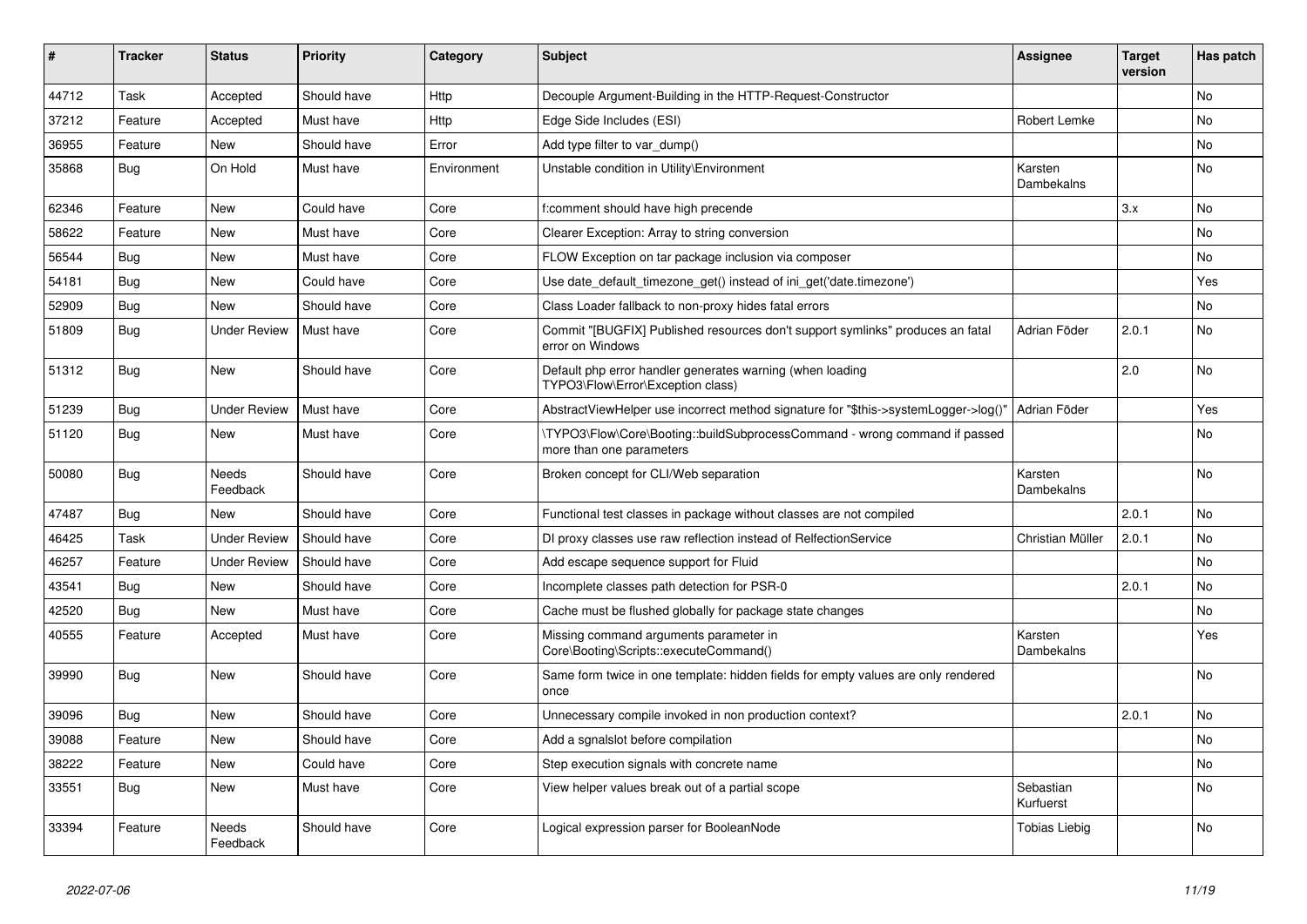| ∦     | <b>Tracker</b> | <b>Status</b>       | <b>Priority</b> | Category      | <b>Subject</b>                                                                                               | <b>Assignee</b>        | Target<br>version | Has patch |
|-------|----------------|---------------------|-----------------|---------------|--------------------------------------------------------------------------------------------------------------|------------------------|-------------------|-----------|
| 33049 | Feature        | New                 | Could have      | Core          | Allow configuration of context without environment variable (needed for IIS)                                 |                        |                   | <b>No</b> |
| 32574 | <b>Bug</b>     | Accepted            | Should have     | Core          | FLOW3 enters fork bombs when using cgi-fcgi vs cli                                                           | Karsten<br>Dambekalns  |                   | <b>No</b> |
| 32035 | <b>Task</b>    | New                 | Should have     | Core          | Improve fluid error messages                                                                                 |                        |                   | Yes       |
| 30555 | Feature        | New                 | Could have      | Core          | Make TagBuilder more extensible                                                                              |                        |                   | <b>No</b> |
| 30418 | Feature        | New                 | Should have     | Core          | Package bootstrapping following dependencies                                                                 |                        |                   |           |
| 27607 | Bug            | New                 | Must have       | Core          | Make Fluid comparisons work when first element is STRING, second is NULL.                                    |                        |                   | No        |
| 12863 | Bug            | New                 | Should have     | Core          | Attributes of a viewhelper can't contain a '-'                                                               | Sebastian<br>Kurfuerst |                   | <b>No</b> |
| 10472 | Feature        | New                 | Could have      | Core          | Fluid Standalone distribution                                                                                |                        |                   | <b>No</b> |
| 7608  | Feature        | New                 | Could have      | Core          | Configurable shorthand/object accessor delimiters                                                            |                        |                   | Yes       |
| 4704  | Feature        | New                 | Should have     | Core          | Improve parsing exception messages                                                                           |                        |                   |           |
| 3481  | Bug            | New                 | Should have     | Core          | Use ViewHelperVariableContainer in PostParseFacet                                                            |                        |                   | <b>No</b> |
| 1907  | Feature        | New                 | Could have      | Core          | Default values for view helpers based on context                                                             |                        |                   |           |
| 60095 | Feature        | <b>Under Review</b> | Should have     | Configuration | LockManager's LockHoldingStackPage should be configurable                                                    |                        |                   | No        |
| 48596 | <b>Bug</b>     | <b>Under Review</b> | Should have     | Configuration | IgnoredTags configuration should be easier to configure from packages                                        | Alexander Berl         |                   | <b>No</b> |
| 37373 | Feature        | <b>Under Review</b> | Should have     | Configuration | Make annotation overrides / "injection" via Objects.yaml possible                                            | <b>Marc Neuhaus</b>    |                   | No        |
| 8464  | Feature        | New                 | Should have     | Configuration | Write settings using the ConfigurationManager                                                                |                        |                   | No        |
| 50382 | Task           | New                 | Should have     | Command       | Impossible to use arguments in CLI that are added by overriding<br>initializeCommandMethodArguments()        |                        |                   | <b>No</b> |
| 45041 | Bug            | New                 | Must have       | Command       | Set file permissions doesnt work                                                                             |                        | 2.0.1             | <b>No</b> |
| 33465 | Bug            | New                 | Should have     | Command       | Some vital commands to recover the system fail when recovery is needed                                       |                        |                   | <b>No</b> |
| 33069 | Task           | New                 | Should have     | Command       | Make command output sparse, implement generic verbose switch                                                 |                        |                   | No        |
| 55199 | Feature        | New                 | Should have     | Cli           | Avoid Buffering of Shell output                                                                              |                        |                   | <b>No</b> |
| 37885 | Feature        | New                 | Could have      | Cli           | Add CLI to show the object-configuration for a FLOW3 object-name                                             | <b>Martin Ficzel</b>   |                   | <b>No</b> |
| 35709 | Task           | New                 | Should have     | Cli           | Implement global Command aliases                                                                             |                        |                   | No        |
| 54446 | <b>Bug</b>     | New                 | Should have     | Cache         | Cache filebackend 'include once'                                                                             |                        |                   | <b>No</b> |
| 53262 | <b>Bug</b>     | New                 | Should have     | Cache         | FileBakend have some race condition                                                                          | Dominique Feyer        |                   | Yes       |
| 46823 | Task           | Accepted            | Should have     | Cache         | Detect APC and APCu correctly                                                                                |                        |                   | No        |
| 46816 | Feature        | New                 | Should have     | Cache         | Add xcache cache backend                                                                                     |                        |                   | No        |
| 46318 | Feature        | New                 | Should have     | Cache         | [caching framework] Extend cache interface to handle multiple entries                                        |                        |                   | No        |
| 46216 | Feature        | New                 | Should have     | Cache         | Add wincache cache backend                                                                                   |                        |                   | No        |
| 40410 | <b>Bug</b>     | Needs<br>Feedback   | Should have     | Cache         | Exception when using Apc, Memcached of Redis cache backend for reflection status<br>and object configuration | Karsten<br>Dambekalns  |                   | No        |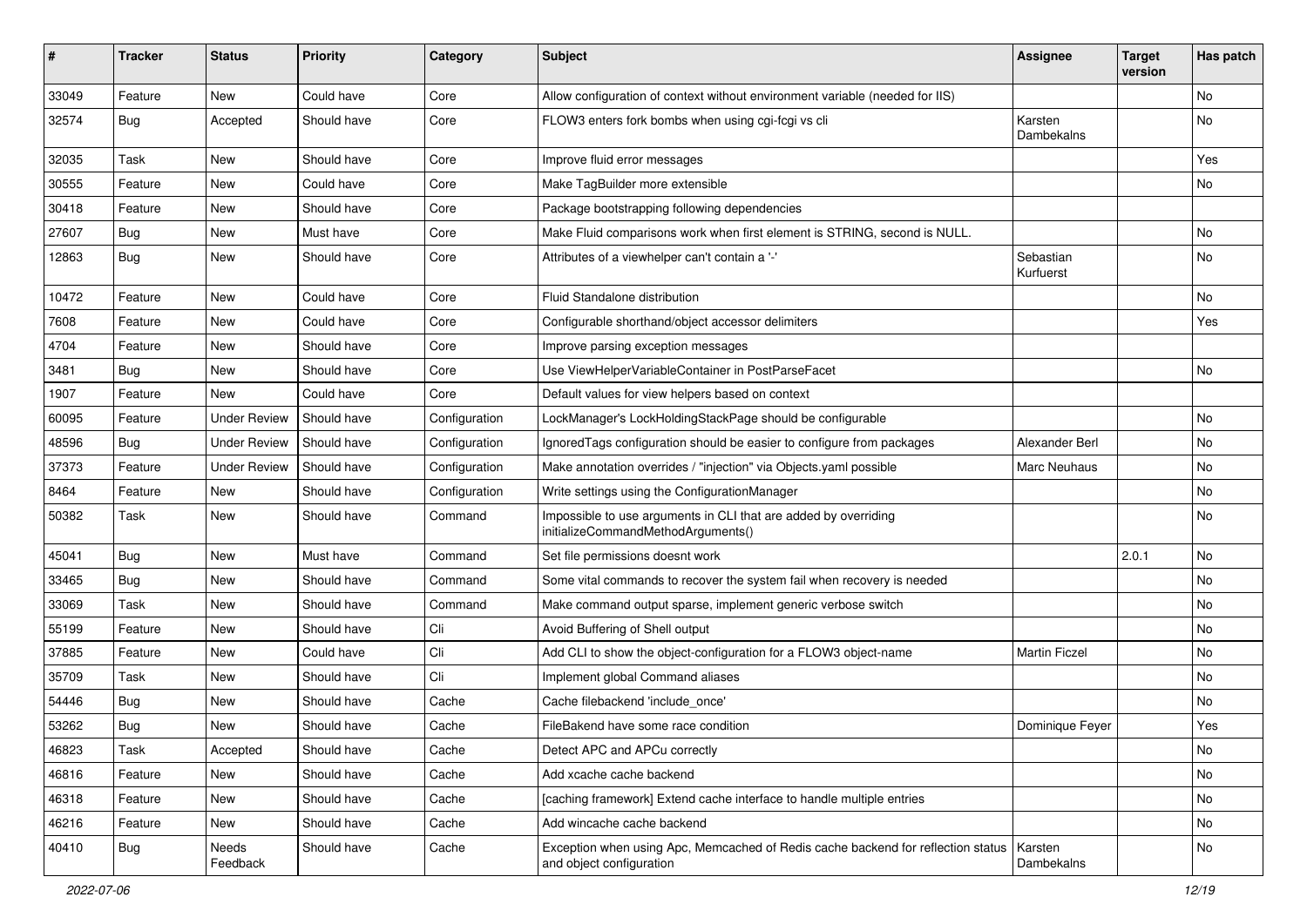| ∦     | <b>Tracker</b> | <b>Status</b> | <b>Priority</b> | Category                         | <b>Subject</b>                                                                                          | <b>Assignee</b>       | <b>Target</b><br>version | Has patch |
|-------|----------------|---------------|-----------------|----------------------------------|---------------------------------------------------------------------------------------------------------|-----------------------|--------------------------|-----------|
| 39699 | Bug            | Accepted      | Should have     | Cache                            | SQL DDL for TYPO3\FLOW3\Cache\Backend\PdoBackend                                                        | Karsten<br>Dambekalns |                          | No.       |
| 32707 | <b>Bug</b>     | Accepted      | Must have       | Cache                            | <b>Bad Bad FileBackend</b>                                                                              | Karsten<br>Dambekalns | 2.0.1                    | <b>No</b> |
| 1785  | Feature        | New           | Must have       | Cache                            | Automatic garbage collection for expired cache entries                                                  |                       |                          |           |
| 53180 | <b>Bug</b>     | New           | Must have       | <b>Build Process</b>             | InjectSettings doesnt work on inheritance (Level 2)                                                     |                       |                          |           |
| 58153 | <b>Bug</b>     | <b>New</b>    | Should have     | <b>AOP</b>                       | Session - Scope, Property with interface annotation fails at wakeup                                     |                       | 2.1                      | No        |
| 55957 | Task           | <b>New</b>    | Should have     | <b>AOP</b>                       | RFC: Optimize AOP proxies                                                                               |                       |                          | <b>No</b> |
| 47404 | Feature        | <b>New</b>    | Could have      | <b>AOP</b>                       | Add getters and setters methods for introduced properties                                               |                       |                          | No        |
| 37571 | Bug            | New           | Must have       | <b>AOP</b>                       | Inherited proxies fail when implementing __clone                                                        |                       |                          | <b>No</b> |
| 27045 | <b>Bug</b>     | New           | Should have     | <b>AOP</b>                       | Introduced properties are not available in the reflection service during a compile run                  |                       |                          |           |
| 6712  | Feature        | Accepted      | Should have     | <b>AOP</b>                       | Implement mixin support                                                                                 | Robert Lemke          |                          |           |
| 2974  | Bug            | <b>New</b>    | Must have       | <b>AOP</b>                       | Aspect / Proxy Cache is not emptied automatically if an interface used for<br>introduction was modified | Robert Lemke          |                          |           |
| 890   | Feature        | New           | Should have     | <b>AOP</b>                       | Add priority for advice chains                                                                          | Robert Lemke          |                          |           |
| 51489 | <b>Bug</b>     | New           | -- undefined -- | Annotations                      | Doctrine\Common\Annotations\AnnotationException thrown in file<br>AnnotationException.php               |                       |                          | No        |
| 37831 | Task           | <b>New</b>    | Could have      | - Testing                        | Evaluate using PHP 5.4's internal web server for Functional Testing                                     |                       |                          | No        |
| 37473 | Bug            | New           | Must have       | Testing -                        | Subsequent Exceptions related to Doctrine Entity Manager makes it snap shut                             |                       |                          | <b>No</b> |
| 3755  | Task           | New           | Must have       | Testing -                        | Concurrency stress testing and cache mechanism                                                          |                       |                          |           |
| 39609 | Feature        | Accepted      | Should have     | Migrations -                     | <b>Migration Version</b>                                                                                | Karsten<br>Dambekalns |                          | <b>No</b> |
| 59878 | <b>Bug</b>     | <b>New</b>    | Must have       | <b>Error Handler</b><br>Report - | TYPO3\Flow\Core\Booting\Exception\SubProcessException thrown in file<br>Scripts.php                     |                       | 1.1.1                    | No        |
| 59140 | <b>Bug</b>     | New           | - undefined --  | Error Handler<br>Report -        | TYPO3\Flow\Error\Exception thrown in file ErrorHandler.php                                              |                       |                          | <b>No</b> |
| 59049 | Bug            | New           | Should have     | Error Handler<br>Report -        | TYPO3\Flow\Error\Exception thrown in file ErrorHandler.php                                              |                       |                          | No        |
| 58894 | Bug            | New           | Must have       | <b>Error Handler</b><br>Report - | MySQL max key length exceeded during Neos setup                                                         |                       | 2.x                      | <b>No</b> |
| 54381 | <b>Bug</b>     | <b>New</b>    | -- undefined -- | <b>Error Handler</b><br>Report - | TYPO3\Flow\Core\Booting\Exception\SubProcessException thrown in file<br>Scripts.php                     |                       |                          | <b>No</b> |
| 53851 | Bug            | New           | -- undefined -- | Error Handler<br>Report -        | TYPO3\Flow\Core\Booting\Exception\SubProcessException thrown in file<br>Scripts.php                     |                       |                          | No        |
| 52005 | <b>Bug</b>     | <b>New</b>    | Could have      | Error Handler<br>Report -        | TYPO3\Flow\Error\Exception thrown in file ErrorHandler.php                                              |                       |                          | No        |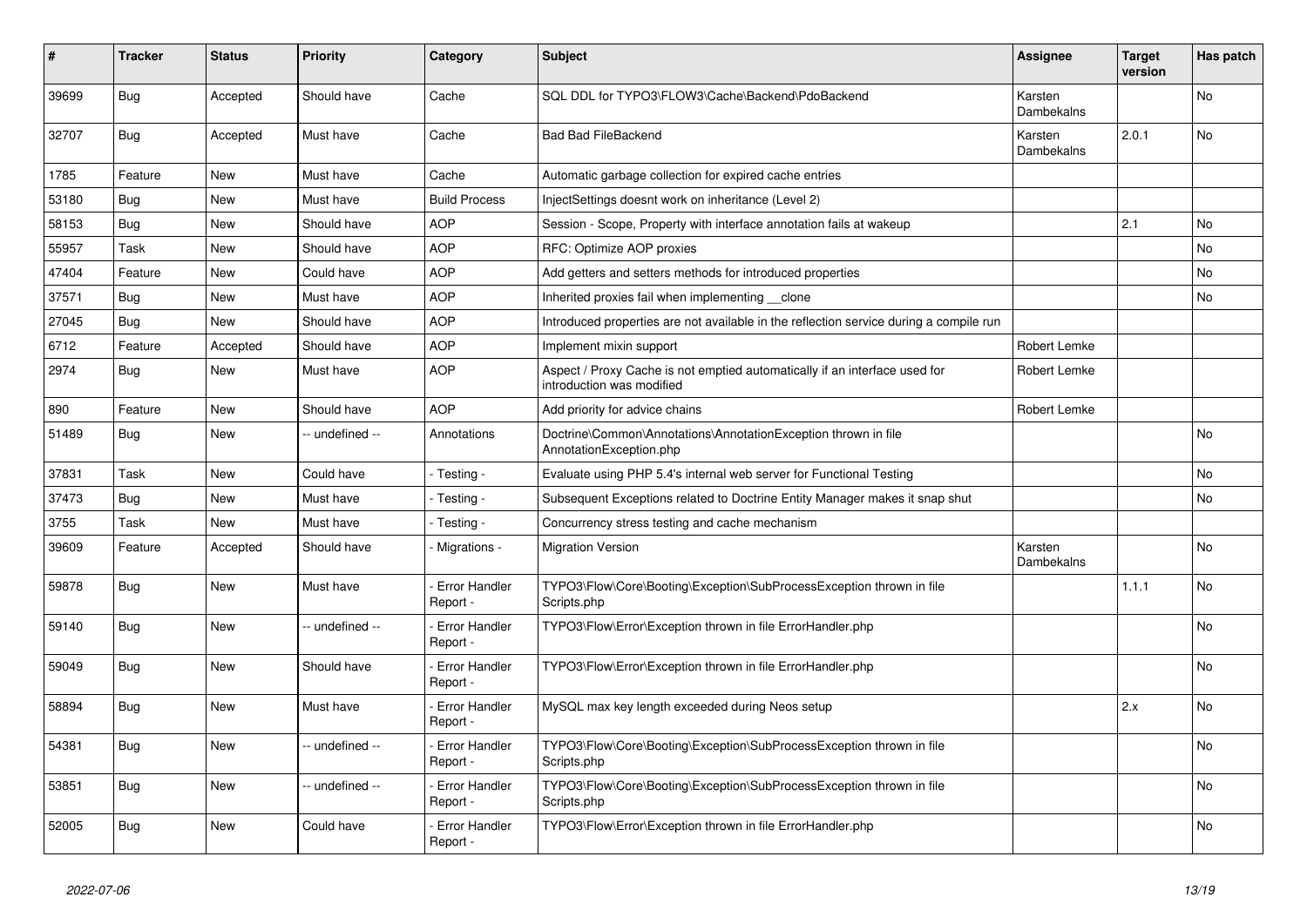| #     | <b>Tracker</b> | <b>Status</b>       | <b>Priority</b> | Category                         | Subject                                                                                                                                | <b>Assignee</b>       | <b>Target</b><br>version | Has patch |
|-------|----------------|---------------------|-----------------|----------------------------------|----------------------------------------------------------------------------------------------------------------------------------------|-----------------------|--------------------------|-----------|
| 51704 | Bug            | <b>New</b>          | -- undefined -- | <b>Error Handler</b><br>Report - | TYPO3\Flow\Error\Exception thrown in file ErrorHandler.php                                                                             |                       |                          | No        |
| 49801 | Bug            | New                 | -- undefined -- | - Error Handler<br>Report -      | TYPO3\Flow\Security\Exception\AccessDeniedException thrown in file<br>TYPO3_Flow_Security_Authorization_AccessDecisionVoterManager.php |                       |                          | No        |
| 48873 | <b>Bug</b>     | New                 | Should have     | <b>Error Handler</b><br>Report - | Error when calling resourceManager->deleteResource on unpublished Resource                                                             |                       |                          | No        |
| 58975 | Bug            | <b>New</b>          | Must have       | - Documentation -                | Fix command for Linux in Qucikstart documentation                                                                                      |                       |                          | No        |
| 57972 | <b>Bug</b>     | New                 | Should have     | Documentation -                  | Missing @ManyToOne in example for resource                                                                                             |                       |                          | No        |
| 46120 | Bug            | New                 | Must have       | Documentation -                  | Important step missing in the installation chapter                                                                                     |                       |                          | No        |
| 45623 | Bug            | New                 | Should have     | Documentation -                  | SQL error when calling TYPO3.Blog Setup controller                                                                                     |                       |                          | No        |
| 45249 | Bug            | New                 | Must have       | Documentation -                  | Update composer project-create command listing                                                                                         |                       |                          | No.       |
| 44542 | Task           | New                 | Should have     | Documentation -                  | Mention the risk of requestPatterns regarding foreign package's SecurityContext<br>usage                                               | Adrian Föder          |                          | No        |
| 42465 | Task           | <b>New</b>          | Should have     | Documentation -                  | Document i18n settings                                                                                                                 |                       | 2.0.1                    | No        |
| 40854 | Task           | <b>New</b>          | Must have       | Documentation                    | Update security documentation (authentication in 1.2)                                                                                  |                       | 2.0.1                    | No        |
| 40802 | <b>Bug</b>     | Accepted            | Should have     | Documentation                    | Documentation mistake (authentication)                                                                                                 | Karsten<br>Dambekalns | 1.1.1                    | No        |
| 39414 | Bug            | New                 | Should have     | Documentation -                  | <b>Security Documentation</b>                                                                                                          |                       |                          | No        |
| 38038 | Task           | Accepted            | Should have     | Documentation -                  | Proofread FLOW3 manual                                                                                                                 | Ryan J. Peterson      |                          | No.       |
| 38004 | Bug            | Accepted            | Should have     | Documentation -                  | Missing CheatSheet folder for Getting Started manual                                                                                   | Karsten<br>Dambekalns | 1.1.1                    | No        |
| 31339 | Task           | On Hold             | Could have      | - Documentation -                | Search                                                                                                                                 |                       |                          | No        |
| 29202 | Task           | New                 | Should have     | Documentation                    | Provide a Cherokee Server Configuration for FLOW3                                                                                      |                       |                          |           |
| 27561 | Task           | Accepted            | Could have      | Documentation                    | Complete documentation                                                                                                                 |                       |                          | No        |
| 8923  | Task           | <b>Under Review</b> | Could have      | Documentation                    | Provide a Nginx Server Configuration for FLOW3                                                                                         | Christian Müller      | 1.1.1                    | No.       |
| 65684 | Bug            | New                 | Should have     |                                  | Could not acquire lock for ClassLoader cache creation                                                                                  | Sebastian Heuer       |                          | No        |
| 64842 | Feature        | <b>New</b>          | Could have      |                                  | Validation of Property should also happen before Property Mapping.                                                                     |                       |                          | No.       |
| 64342 | Bug            | New                 | Should have     |                                  | ResourceManager->deleteResource() leaves database entry                                                                                |                       |                          |           |
| 62009 | <b>Bug</b>     | New                 | Should have     |                                  | Rewrite URI Filename could be empty                                                                                                    |                       |                          |           |
| 60271 | Feature        | New                 | Should have     |                                  | Paginate viewhelper, should also support arrays                                                                                        |                       |                          | No        |
| 59858 | <b>Bug</b>     | New                 | Must have       |                                  | Property <path>\CoffeeBean::\$Persistence_Object_Identifier does not exist</path>                                                      |                       | 2.x                      |           |
| 59747 | Bug            | New                 | Should have     |                                  | TYPO3\Flow\Error\Exception thrown in file ErrorHandler.php                                                                             |                       |                          | No        |
| 59357 | Bug            | New                 | Should have     |                                  | Using the PackageManager directly instead of the Interface results in unexpected<br>behavior                                           |                       |                          | No        |
| 59244 | Feature        | New                 | Should have     |                                  | Message or Container needs context                                                                                                     |                       |                          | No        |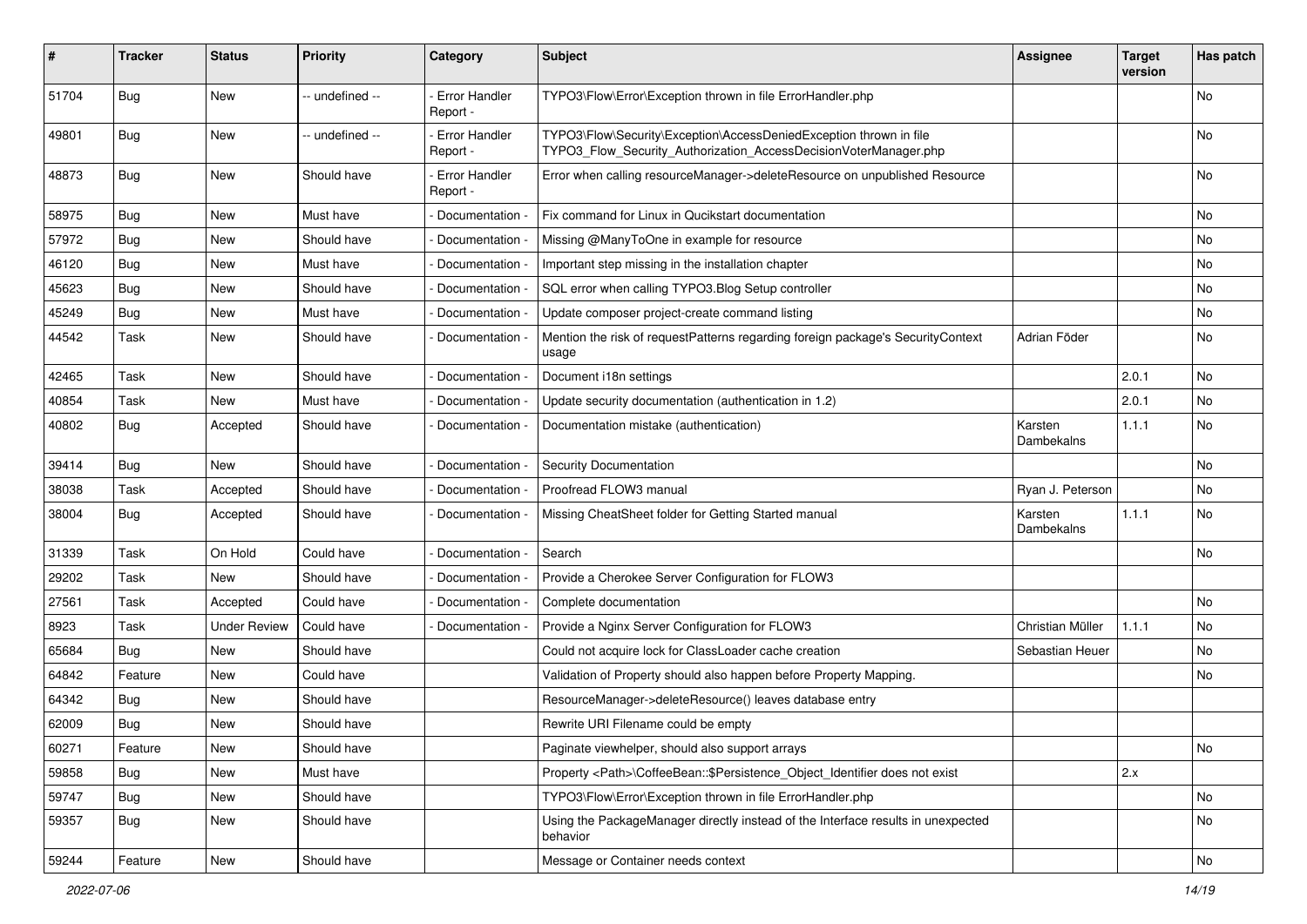| #     | <b>Tracker</b> | <b>Status</b>       | <b>Priority</b> | Category | Subject                                                                                               | <b>Assignee</b>       | <b>Target</b><br>version | Has patch |
|-------|----------------|---------------------|-----------------|----------|-------------------------------------------------------------------------------------------------------|-----------------------|--------------------------|-----------|
| 59084 | Bug            | New                 | Should have     |          | if 403 Exception show reason                                                                          |                       |                          | No        |
| 59019 | Suggestion     | New                 | Should have     |          | Add marker for lazyloaded properties to \TYPO3\Flow\var_dump                                          |                       |                          |           |
| 58996 | Bug            | New                 | Should have     |          | ResourceManager adding to persistence                                                                 |                       |                          | No        |
| 58983 | Bug            | New                 | Should have     |          | format.date does not respect linebreaks and throws exception                                          |                       |                          | No        |
| 58976 | <b>Bug</b>     | New                 | Should have     |          | debug_backtrace                                                                                       |                       |                          |           |
| 58921 | Bug            | New                 | Should have     |          | f:form.* VHs crash if NOT inside f:form but followed by f:form                                        |                       |                          | No        |
| 58744 | Bug            | New                 | Should have     |          | Can not split configuration in settings.yaml                                                          |                       |                          | No        |
| 58579 | Feature        | New                 | Should have     |          | Adding own environment constants to Flow                                                              |                       | 2.x                      | No        |
| 58408 | <b>Task</b>    | New                 | Should have     |          | Disable manualy persisting                                                                            |                       |                          | No        |
| 58193 | Bug            | <b>Under Review</b> | Should have     |          | Forward-port changelogs to master branch                                                              | Karsten<br>Dambekalns |                          | No        |
| 57885 | Bug            | New                 | Must have       |          | Inputs are cleared from a second form if the first form produced a vallidation error                  |                       |                          | No        |
| 57796 | <b>Bug</b>     | New                 | Should have     |          | XLIFF Fails if id === nodedata                                                                        |                       |                          | No        |
| 57763 | Feature        | New                 | Should have     |          | Allow controller / package / action as params in<br>\TYPO3\Fluid\ViewHelpers\Form\ButtonViewHelper    |                       |                          | No        |
| 56859 | <b>Bug</b>     | New                 | Should have     |          | PHP Warning: TYPO3_Flow_Error_Exception.php not present in Data/Temporary                             |                       |                          |           |
| 56856 | Bug            | <b>Under Review</b> | Must have       |          | Fix StandardView Template                                                                             |                       |                          | No        |
| 56744 | Feature        | New                 | Must have       |          | stay logged in                                                                                        |                       |                          | No        |
| 56639 | Feature        | New                 | Must have       |          | Implement "getPrivateStorageUriByResource()" for recieving (image-) file URIs                         | Robert Lemke          | 2.x                      |           |
| 56601 | Bug            | <b>Under Review</b> | Must have       |          | PersistenceManager wrong handling of ORM\ld                                                           |                       |                          | No        |
| 56556 | Feature        | New                 | Should have     |          | support hasProperty and isProperty                                                                    |                       |                          | No        |
| 56555 | Bug            | New                 | Should have     |          | Kickstart creates wrong labels in New.html                                                            |                       |                          |           |
| 56486 | Feature        | New                 | Should have     |          | Optimize the ObjectManager for performance                                                            |                       |                          | <b>No</b> |
| 56237 | <b>Task</b>    | New                 | Should have     |          | in-line (Condition) View Helpers should not evaluate on parsing                                       |                       |                          | No        |
| 56074 | <b>Bug</b>     | New                 | Should have     |          | Parse errors cause meaningless Flow exception messages.                                               | Adrian Föder          | 2.x                      |           |
| 56036 | Feature        | New                 | Should have     |          | Optimize autoloading                                                                                  |                       |                          | No        |
| 55958 | <b>Task</b>    | New                 | Should have     |          | RFC: Use PHP 5.4 closure features for direct ObjectAccess                                             |                       |                          | No        |
| 55954 | Bug            | New                 | Should have     |          | Associations to ValueObjects should not be cascade all'd                                              |                       |                          | No        |
| 55870 | Feature        | New                 | Must have       |          | Enhance f:form.textfield or add a f:form.datefield VH with enhanced validation and<br>propertymapping | Christian Müller      |                          | No        |
| 55831 | Feature        | New                 | Should have     |          | Different scenarios for session settings                                                              |                       |                          | No        |
| 55719 | Feature        | New                 | Could have      |          | Support additional Resource Folders                                                                   |                       |                          | No        |
| 55306 | <b>Bug</b>     | <b>Under Review</b> | Should have     |          | Filenames should not exceed 255 characters                                                            | Christian Müller      |                          | No        |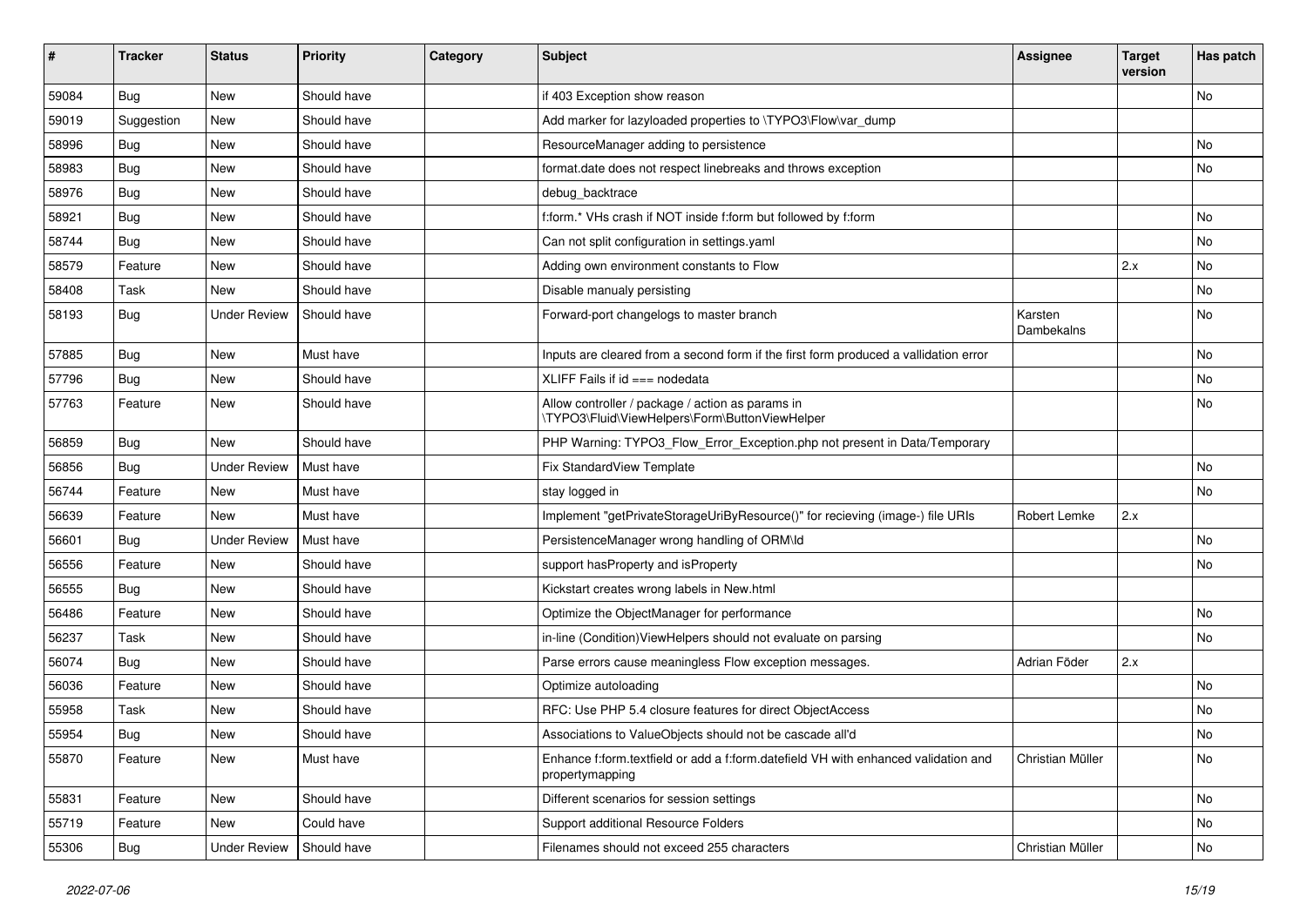| ∦     | <b>Tracker</b> | <b>Status</b>       | <b>Priority</b> | Category | <b>Subject</b>                                                                              | <b>Assignee</b>      | <b>Target</b><br>version | Has patch |
|-------|----------------|---------------------|-----------------|----------|---------------------------------------------------------------------------------------------|----------------------|--------------------------|-----------|
| 55008 | Bug            | <b>Under Review</b> | Should have     |          | Interceptors should be used in Partials                                                     | Christian Müller     |                          | No        |
| 54593 | Bug            | New                 | Must have       |          | ini_get return value has changed for PHP >=5.3.0 -> changed check-implementation<br>needed! |                      |                          |           |
| 54549 | Bug            | New                 | Must have       |          | PackageManager::createPackage is incompatible to PackageManagerInterface                    |                      |                          | No        |
| 54451 | Bug            | New                 | Must have       |          | No functionality at Apache environments with suexec                                         |                      |                          | No        |
| 54403 | Bug            | New                 | Should have     |          | Resources remade when parent record updated                                                 |                      |                          |           |
| 54373 | Task           | New                 | Should have     |          | Rename Arrays::removeEmptyElementsRecursively to<br>removeNullElementsRecursively           |                      |                          |           |
| 53971 | Feature        | New                 | Should have     |          | Login functionality                                                                         |                      |                          |           |
| 53961 | Bug            | New                 | Should have     |          | Composer installer scripts create a .Packages folder                                        |                      |                          |           |
| 53790 | <b>Bug</b>     | New                 | Must have       |          | Translation handling in Flashmessages is inconsistent to Validation errors                  |                      |                          |           |
| 53189 | Bug            | New                 | Should have     |          | Blog tutorial no longer works                                                               | <b>Philipp Maier</b> |                          | No        |
| 52945 | <b>Bug</b>     | New                 | Should have     |          | Excluded classes should only be excluded from reflection but still autoloaded               |                      |                          | No        |
| 52938 | <b>Bug</b>     | New                 | Should have     |          | Resource stream wrapper doesn't work with foreign package                                   |                      |                          |           |
| 52640 | Feature        | <b>Under Review</b> | Should have     |          | Create an UnlessViewHelper as opposite to the IfViewHelper                                  | <b>Marc Neuhaus</b>  |                          | No        |
| 52591 | Bug            | New                 | Should have     |          | The Pagination Widget broken for joined objects                                             |                      |                          | No.       |
| 52590 | Feature        | New                 | Should have     |          | Provide a way to get the Doctrine QueryBuilder                                              |                      |                          | No        |
| 52536 | Bug            | Under Review        | Should have     |          | Errorclass not set if no property-attribute set                                             |                      |                          |           |
| 52526 | <b>Bug</b>     | New                 | Should have     |          | Unfinished programming of DateTime converter                                                |                      | 2.0.1                    |           |
| 52509 | Bug            | <b>New</b>          | Should have     |          | Child-Object's Identifier get's lost on Form-Submission with Validation Error               |                      |                          |           |
| 52430 | <b>Bug</b>     | New                 | Should have     |          | Cannot convert from UUID to auto-increment ID                                               |                      |                          | No        |
| 52419 | Bug            | New                 | Should have     |          | Wrong PHPDocs notation for default value inline f:translate viewhelper                      |                      | 2.0                      | No        |
| 52280 | Task           | <b>Under Review</b> | Should have     |          | Throw Exception if there is an array in PSR-0 autoload                                      |                      |                          | Yes       |
| 51972 | <b>Bug</b>     | New                 | Should have     |          | Joins for every deep property constraint make cartesian selection                           | Adrian Föder         |                          | Yes       |
| 51811 | Bug            | <b>New</b>          | Should have     |          | Improve session handle when the authenticated account is removed from persitance            | Dominique Feyer      |                          | Yes       |
| 51530 | Task           | New                 | Should have     |          | Improve speed of Files::readDirectoryRecursively using RecursiveDirectoryIterator?          |                      |                          | No        |
| 51286 | Task           | New                 | Should have     |          | Custom error views should introduce a controller context somehow                            |                      |                          | No.       |
| 51277 | Feature        | New                 | Should have     |          | ViewHelper context should be aware of actual file occurrence                                |                      |                          | No        |
| 51183 | Task           | New                 | Should have     |          | CLI improvements                                                                            |                      |                          |           |
| 50888 | <b>Bug</b>     | <b>Under Review</b> | Should have     |          | WSOD by changing name of section and if Fluid caches are generated                          |                      |                          | No        |
| 50869 | <b>Bug</b>     | New                 | Could have      |          | key() invoked on object                                                                     |                      |                          | No        |
| 50342 | Bug            | New                 | Could have      |          | PropertyMapper: Use of interface method before implementation check                         |                      |                          | No        |
| 50255 | <b>Bug</b>     | New                 | Should have     |          | Different collations runnig migrate/update                                                  |                      |                          |           |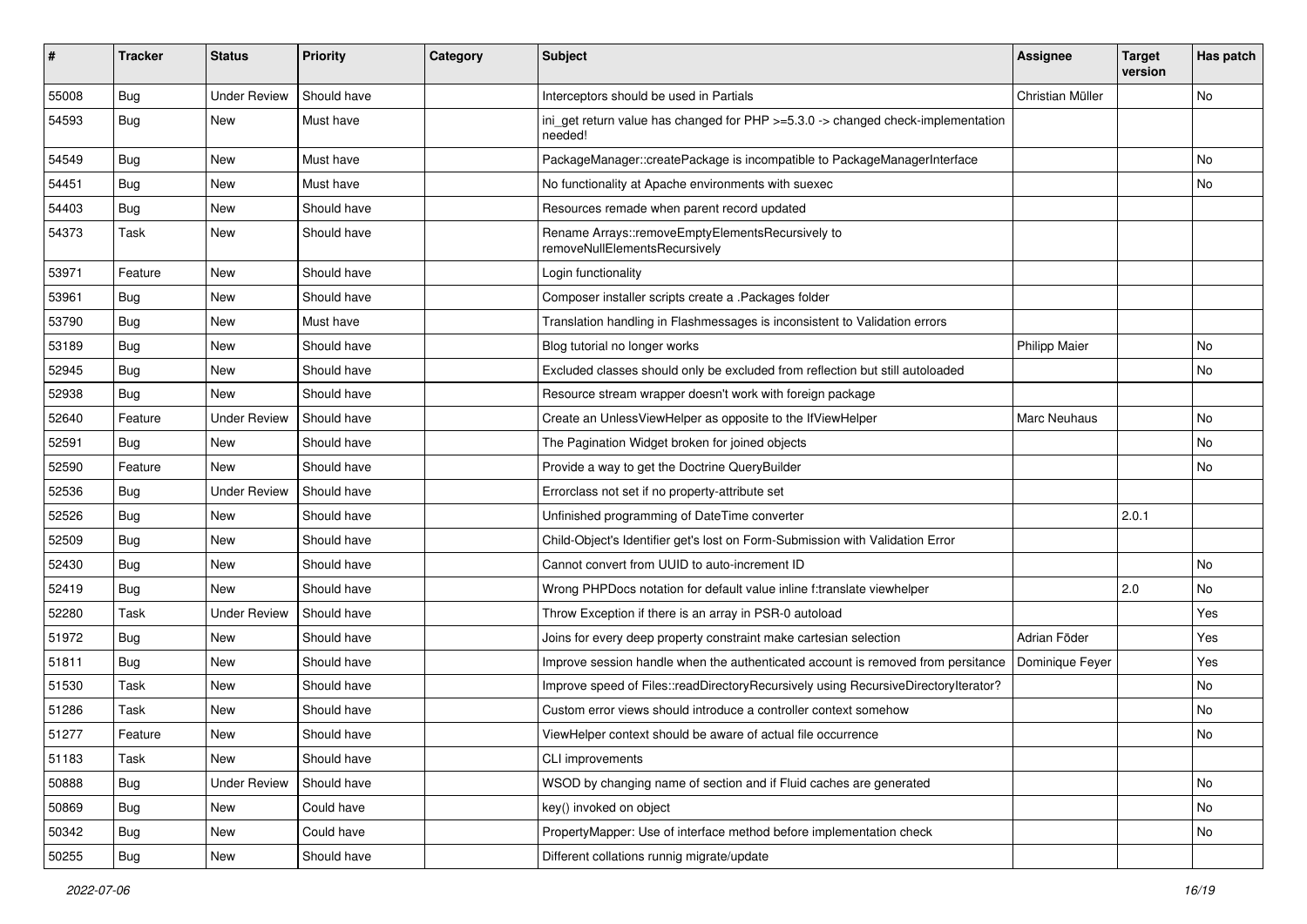| #     | <b>Tracker</b> | <b>Status</b>       | <b>Priority</b> | Category | <b>Subject</b>                                                                                                                                    | <b>Assignee</b>       | <b>Target</b><br>version | Has patch |
|-------|----------------|---------------------|-----------------|----------|---------------------------------------------------------------------------------------------------------------------------------------------------|-----------------------|--------------------------|-----------|
| 50130 | Bug            | Needs<br>Feedback   | Should have     |          | Different fallback for php.exe on windows                                                                                                         |                       |                          |           |
| 49756 | Feature        | <b>Under Review</b> | Should have     |          | Select values by array key in checkbox viewhelper                                                                                                 |                       |                          | No        |
| 49423 | Bug            | <b>New</b>          | Must have       |          | Role name and packageKey are not accessible                                                                                                       |                       |                          | No        |
| 49372 | <b>Bug</b>     | New                 | Should have     |          | ObjectConverter ignores implemented interface when mapping subtype                                                                                |                       |                          | No        |
| 49038 | <b>Bug</b>     | New                 | Must have       |          | form.select does not select the first item if prependOptionValue is used                                                                          |                       |                          | No.       |
| 49011 | <b>Bug</b>     | <b>Under Review</b> | Should have     |          | Support executing TYPO3. Flow inside a PHAR                                                                                                       |                       |                          | No        |
| 48657 | Feature        | <b>Under Review</b> | Should have     |          | support HTTP_RANGE                                                                                                                                |                       |                          | No        |
| 48430 | Bug            | <b>New</b>          | Should have     |          | Default validator-messages are not correctly formatted                                                                                            |                       |                          | No        |
| 48429 | <b>Bug</b>     | New                 | Should have     |          | Remove- and update-actions on repository are not persisted                                                                                        |                       |                          | No        |
| 48355 | Feature        | <b>New</b>          | Could have      |          | Assign output of viewhelper to template variable for further processing.                                                                          |                       |                          |           |
| 48296 | Task           | Needs<br>Feedback   | Should have     |          | Missing method in ExceptionHandlerInterface                                                                                                       |                       |                          | No        |
| 47818 | <b>Bug</b>     | New                 | Must have       |          | Wrong link on Welcome screen                                                                                                                      |                       |                          |           |
| 47669 | Task           | New                 | Should have     |          | FormViewHelper does not define the default request method                                                                                         |                       |                          | No        |
| 47638 | <b>Bug</b>     | New                 | Should have     |          | Delete a ValueObject by its identity                                                                                                              |                       |                          |           |
| 47637 | Bug            | New                 | Should have     |          | Property with @ORM\Column(nullable=true,type="decimal",scale=2) results as type<br>"string" in Collection Objects and not as expected as "double" |                       |                          |           |
| 47601 | Bug            | New                 | Should have     |          | Template Path of Submodules contains lowercase Namespace                                                                                          |                       |                          |           |
| 47423 | Task           | <b>Under Review</b> | Could have      |          | Decouple TYPO3.Party from Flow                                                                                                                    | Christian Müller      |                          |           |
| 47419 | Bug            | <b>New</b>          | Must have       |          | Composer issues                                                                                                                                   |                       | 2.0.1                    |           |
| 47236 | <b>Bug</b>     | Needs<br>Feedback   | Should have     |          | Error at offset 6279 of 6338                                                                                                                      |                       |                          | No        |
| 47052 | <b>Bug</b>     | New                 | Should have     |          | Clear doctrine caches after migration applied                                                                                                     |                       |                          |           |
| 47006 | Bug            | <b>Under Review</b> | Should have     |          | widget identifier are not unique                                                                                                                  |                       |                          | No        |
| 46910 | Feature        | New                 | Should have     |          | Composer integration - PackageStates.php                                                                                                          |                       |                          | No        |
| 46689 | <b>Bug</b>     | New                 | Must have       |          | The new ClassLoader swallows Fatal Errors                                                                                                         | Marc Neuhaus          |                          | No        |
| 46545 | Feature        | <b>New</b>          | Should have     |          | Better support for arrays in options of SelectViewHelper                                                                                          |                       |                          | No        |
| 46371 | Feature        | <b>New</b>          | Should have     |          | Support compilation of static information in proxy classes                                                                                        | Christopher<br>Hlubek |                          | NO.       |
| 46244 | Bug            | <b>Under Review</b> | Should have     |          | Remove call to PHP_BINDIR in CoreCommandController                                                                                                |                       |                          |           |
| 46091 | Task           | Needs<br>Feedback   | Should have     |          | Show source file name and position on exceptions during parsing                                                                                   |                       |                          | No        |
| 46073 | <b>Bug</b>     | <b>Under Review</b> | Should have     |          | Scripts::executeCommand must be usable outsite of TYPO3.Flow                                                                                      |                       |                          | No        |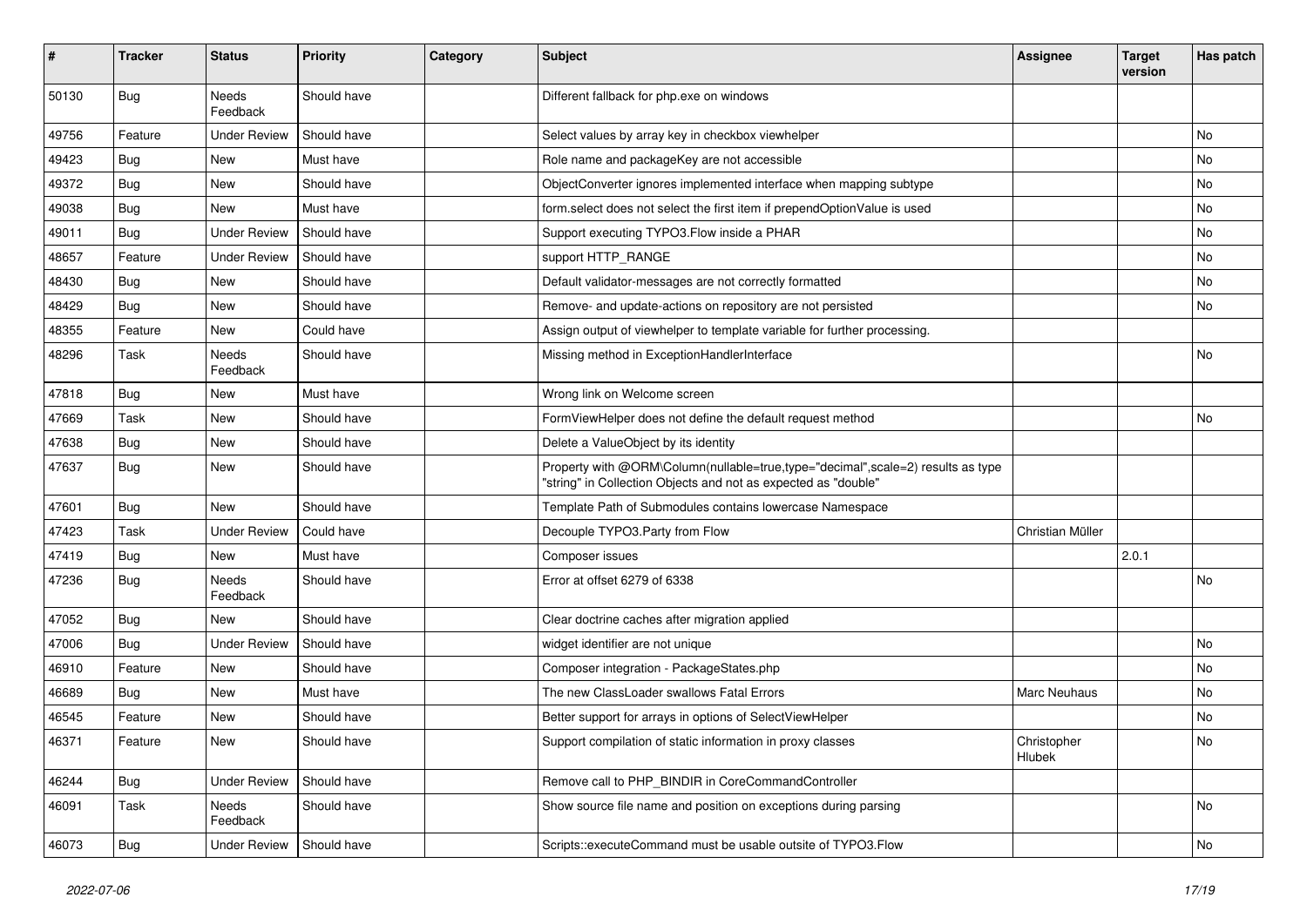| ∦     | <b>Tracker</b> | <b>Status</b>       | <b>Priority</b> | Category | <b>Subject</b>                                                                     | <b>Assignee</b>        | <b>Target</b><br>version | Has patch      |
|-------|----------------|---------------------|-----------------|----------|------------------------------------------------------------------------------------|------------------------|--------------------------|----------------|
| 45851 | Feature        | Needs<br>Feedback   | Could have      |          | Allow referencing environment variables in Settings.yaml                           | Adrian Föder           |                          | N <sub>o</sub> |
| 45669 | Bug            | New                 | Should have     |          | PersistentObjectConverter does not convert ValueObjects by __identity              |                        |                          | No             |
| 45413 | <b>Bug</b>     | <b>Under Review</b> | Should have     |          | Overriding boolean properties using Objects.yaml is broken                         |                        |                          |                |
| 45386 | Bug            | New                 | Could have      |          | Package::buildArrayOfClassFiles tries to determine class names from file paths     |                        |                          | No             |
| 45345 | Feature        | Needs<br>Feedback   | Should have     |          | Easy to use comments for fluid that won't show in output                           |                        |                          |                |
| 45272 | Bug            | New                 | Should have     |          | Related Value Objects get deleted by default cascading                             |                        |                          | No             |
| 45164 | Feature        | Accepted            | Should have     |          | Define syntax for validation rules in YAML                                         | Karsten<br>Dambekalns  |                          |                |
| 45153 | Feature        | New                 | Should have     |          | f:be.menus.actionMenuItem - Detection of the current select option is insufficient |                        |                          | No             |
| 45100 | Feature        | <b>Under Review</b> | Should have     |          | RequestDispatchingAspect should check if entry point can handle current request    | Christopher<br>Hlubek  |                          |                |
| 44684 | Bug            | <b>New</b>          | Should have     |          | Authorization header redirect in .htaccess strips the Basic-prefix                 |                        |                          |                |
| 44148 | Bug            | New                 | Should have     |          | Documentation for executeCommand() needs clarification                             |                        | 2.0.1                    | No             |
| 44123 | Feature        | New                 | Should have     |          | Make the "Flow requires the PHP setting "date.timezone"" error more beautiful      |                        |                          | No             |
| 44078 | Task           | New                 | Should have     |          | Probably false behavior in symlinked environment                                   |                        |                          |                |
| 43947 | Bug            | New                 | Should have     |          | Redirect to login after Session timeout                                            |                        |                          | No             |
| 43930 | Task           | Needs<br>Feedback   | Should have     |          | Remove canRender() completely?!                                                    | Sebastian<br>Kurfuerst |                          | No             |
| 43841 | Feature        | New                 | Should have     |          | Add package support to validation errors                                           |                        |                          | No             |
| 43621 | Bug            | <b>Under Review</b> | Must have       |          | Composer installer overwrites Settings.yaml.example                                | Karsten<br>Dambekalns  |                          | No             |
| 43572 | Feature        | <b>New</b>          | Should have     |          | Uri should support manipulation of query arguments                                 |                        |                          | No             |
| 43424 | Feature        | <b>Under Review</b> | Should have     |          | Support subpackage when kickstarting model & repository                            | Karsten<br>Dambekalns  | 2.0.1                    |                |
| 43082 | Feature        | Needs<br>Feedback   | Should have     |          | Add CLI support for scaffolding models, views, controller                          |                        |                          | No             |
| 43071 | Task           | New                 | Should have     |          | Remove TOKENS for adding fallback teplates in B                                    |                        |                          | No             |
| 42743 | Task           | New                 | Should have     |          | Remove inline style for hidden form fields                                         |                        |                          | No             |
| 42550 | Task           | <b>Under Review</b> | Should have     |          | Add top-level .htaccess to block everything but Web                                | Karsten<br>Dambekalns  |                          | No             |
| 42408 | Story          | New                 | Could have      |          | Locale Detection / Selection                                                       |                        | 2.1                      |                |
| 42407 | Story          | New                 | Should have     |          | Asset Management                                                                   |                        | 2.1                      |                |
| 42397 | Feature        | New                 | Should have     |          | Missing viewhelper for general links                                               |                        |                          | No             |